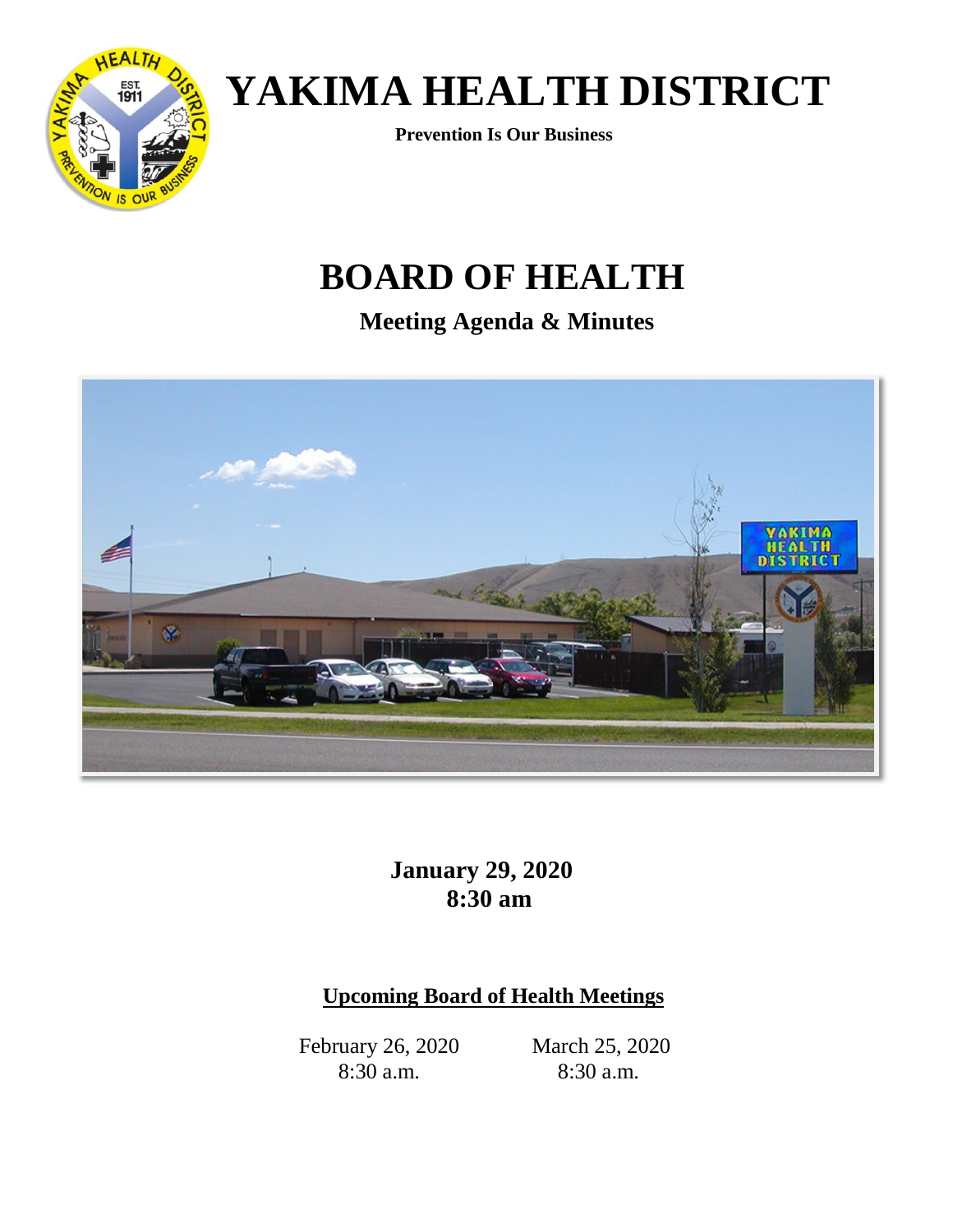

 **YAKIMA HEALTH DISTRICT Prevention Is Our Business**

## **Board of Health Agenda**

**Wednesday, January 29, 2020**

- 1. Call meeting to order: 8:30a.m.
- 2. **Introductions** –
- 3. **Audience Participation -**
- 4. **Consent Agenda: Motion** to approve all items listed with an asterisk **(\*)** are considered routine by the Health Board and will be enacted by one motion. There will be no separate discussion of these items unless a Board Member requests, in which event the item will be removed from the Consent Agenda and considered in its normal sequence on the agenda.

**\*** December 4, 2019 Yakima Health District (YHD) Board of Health minutes **\*** Payment of accounts payable and payroll issued in November 2019 in the amount of \$447,535.27 and December 2019 in the amount of \$615,829.35.

5. **YHD Spotlight**- 2019 Hepatitis A Outbreak – By Melissa Sixberry, Director of Disease Control

#### 6. **Board Business:** André Fresco

**a.** Foundational Public Health Services  **Strategic Goal:** *Improve Efficiency & Effectiveness;* **Board Input:** *Board Awareness*  **b.** Astria Regional Medical Center Closure  **Strategic Goal:** *Increased Community Partnerships;* **Board Input:** *Board Awareness*

7. **Financial Report:** Chase Porter November 2019 and December 2019 **(pages 7-19)**

**Motion:** to approve the Financial Report for the months of November 2019 and December 2019

#### **Department Updates**

- 8. Chief Operating Officer: Ryan Ibach
- 9. Health Officer: Dr. Teresa Everson
- 10. Disease Control: Melissa Sixberry
- 11. Environmental Health: Shawn Magee
- 12. Public Health Partnerships: Lilian Bravo
- 13. Other Business:
- 14. Adjourn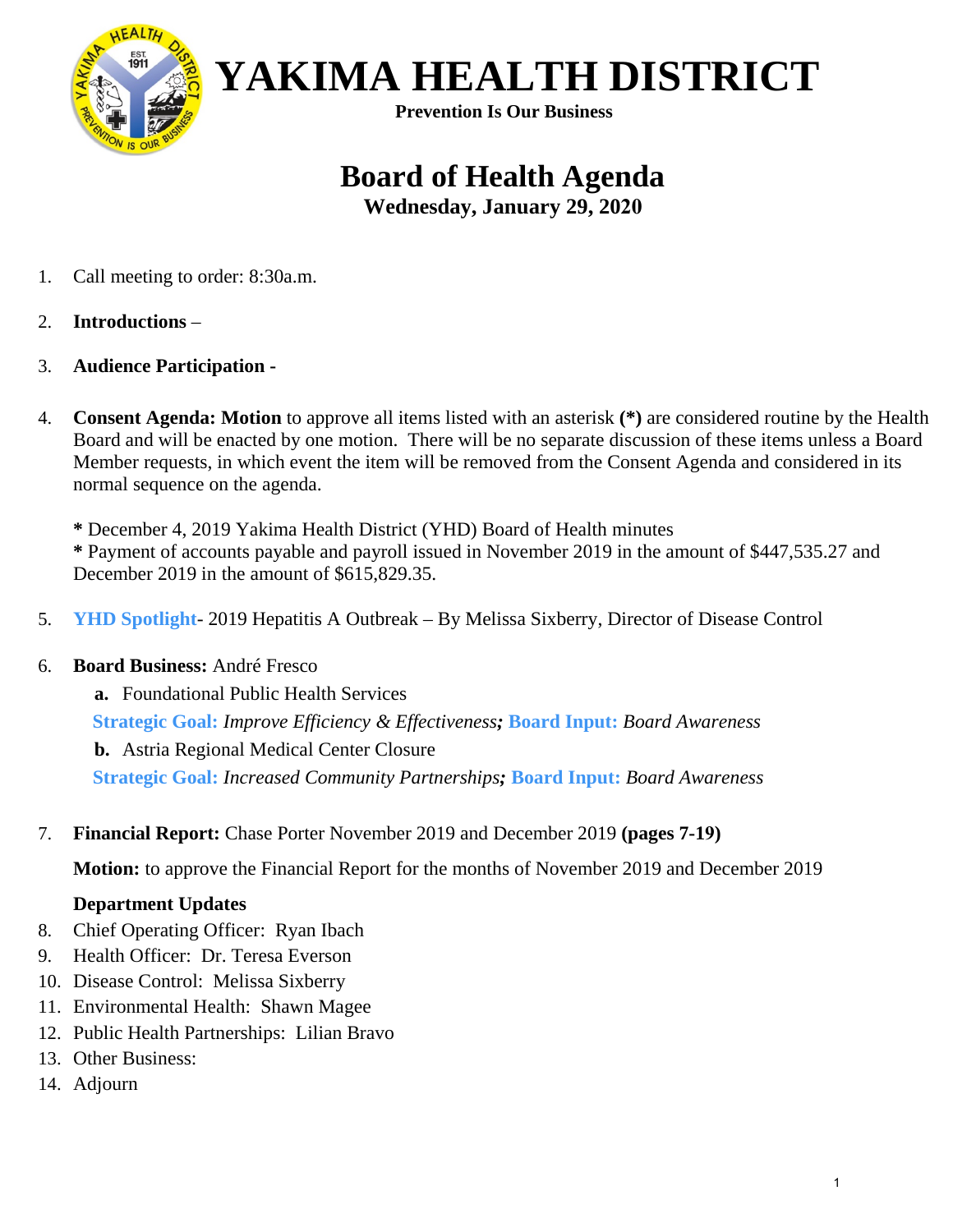

Prevention Is Our Business

## **Board of Health Minutes**

Wednesday, December 4, 2019

1. Meeting called to order by Board Chair, Gail Weaver, at 8:30 a.m.

#### **PRESENT**

#### **ABSENT**

Gail Weaver, Citizen Member, Board Chair Norm Childress, Commissioner Dr. Kay Funk, City Representative Barbara Harrer, City Representative Mike Leita, Commissioner Ron Anderson, Commissioner

#### **Yakima Health District (YHD) STAFF**

 Andre Fresco Ryan Ibach Chase Porter Melissa Sixberry Lilian Bravo Shawn Magee Victoria Reyes Erika Ochoa Courtney McDonald **GUESTS AND PRESS** Holly McDonnell, Navigant Consultant T.J. Lane, Navigant Consultant

2. **WELCOME AND INTRODUCTIONS-** Andre Fresco introduced Community Health Specialist Erika Ochoa and Environmental Health Specialist Courtney McDonald. Also introduced are Holly McDonnell and T.J. Lane, Navigant consultants.

### 3. **AUDIENCE PARTICIPATION-**None

| 4. CONSENT AGENDA: MOTION Gail Weaver           | <b>MOVE TO APPROVE: Ron Anderson</b> |
|-------------------------------------------------|--------------------------------------|
| entertained a motion to approve the December 4, | <b>SECOND:</b> Norm Childress        |
| 2019 Yakima Health District Consent Agenda.     | $\checkmark$ Approved                |
|                                                 | $\Box$ Declined                      |
|                                                 | $\Box$ Amend                         |

#### **The following items were adopted upon approval of the consent agenda:**

• October 30, 2019 Yakima Health District Board of Health Minutes.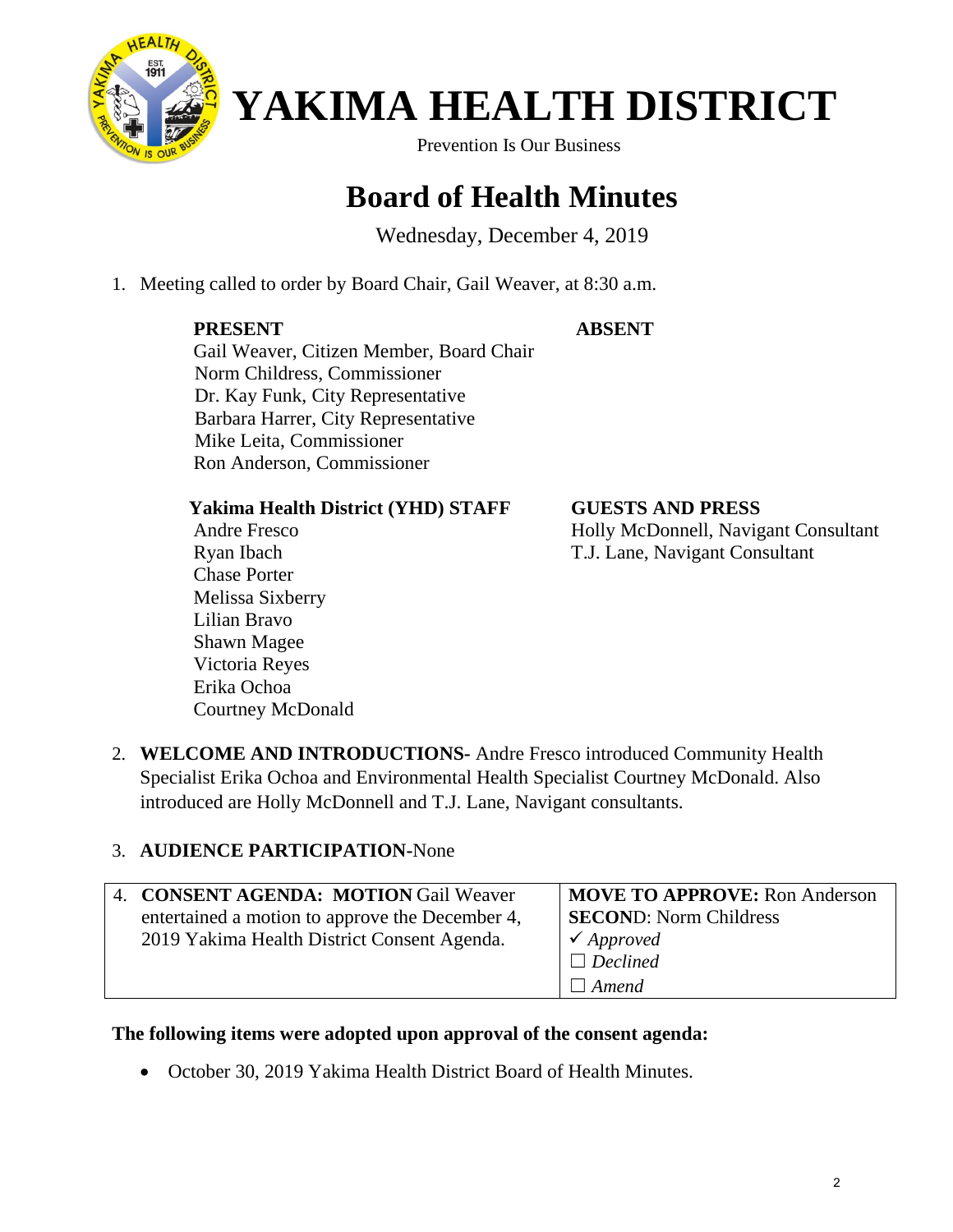

Prevention Is Our Business

- Approval of accounts payable and payroll issued in October 2019 in the amount of \$498,373.20.
- 5. **Executive Session –** Gail Weaver dismissed guests and began an executive session at 8:36 am.

[*The executive session ended and the Board of Health resumed at 8:58 am*]

- 6. **YHD Spotlight** Transforming Local Public HealthBy Lilian Bravo, Director of Public Health Partnerships. This presentation may be found on the Yakima Health District (YHD) Board of Health [webpage.](https://www.yakimacounty.us/DocumentCenter/View/23264/December-2019--Kresge)
- 7. **BOARD BUSINESS:** Andre Fresco, Yakima Health District (YHD) Executive Director

#### **Kresge Grant Update**

It has taken time for the Yakima Health District to narrow the focus for utilizing Kresge funding. One hard-to-tackle issue that has been a main community concern is housing in Yakima Valley. Not only is there a shortage of housing, but there is a need for it at all economic levels. This issue therefore impacts all types of populations within Yakima County. Andre will be meeting with Housing leaders over the next two days to discuss this issue.

#### **Hepatitis A Response: A System's Approach**

Since the Hepatitis A outbreak in March 2019, YHD staff have taken a systems approach to respond to the outbreak and work with partners in a timely manner. YHD Directors worked with the State Department of Health to obtain Hepatitis A vaccine and build a strong line of communication and distribution with local partners. We started our Incident Command System to insure clear communication within our own departments and with our partners. The affected communities were the homeless population and illicit drug seekers in Yakima, and YHD staff benefitted from the relationship and trust through the Needle Exchange Program and our partners' community initiatives in homeless outreach to reach the affected community to be vaccinated.

#### 8. **FINANCIAL REPORT**: Chase Porter

#### **October 2019 Budget Summary**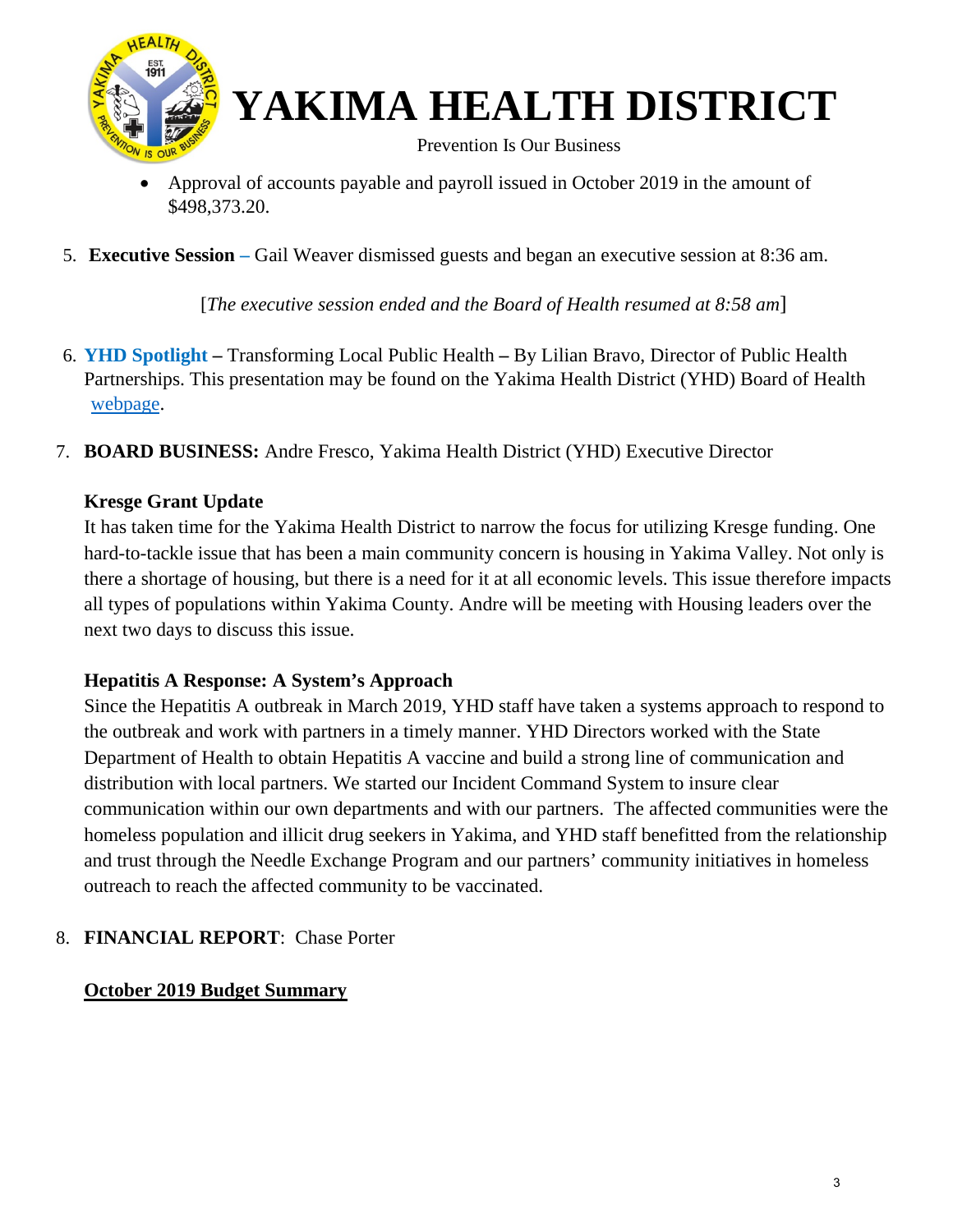

Prevention Is Our Business

We had a gain in excess revenue of approximately \$58K for the month of October. Bringing our year-todate excess revenue to \$409K.

#### **October 2019 Revenue and Expenditures**

- Annual budgeted revenues and expenditures are \$6.5M and \$6.6M, respectively.
- Year-to-date budgeted revenue and expenditures are \$5.4M and \$5.5M, respectively.
- Year-to-date actual revenue and expenditures are \$5.5M and \$4.8M, respectively.

#### **Program Updates**

The overage in expected Federal and State funds is mainly due to the Breast, Cervical, Colon, Health Program (BCCHP), which we received additional funds from the State Department of Health. Foundational Public Health Services was used for strategic planning and partnerships in the amount of \$25K, information of technology in the amount of \$29K, the Tuberculosis program in the amount of \$13K, and Vector in the amount of \$3K. The overages in Fees and Permits is mainly due to the food program, which makes up about \$80K. The other portion is Onsite Septic. Developmental Disabilities has been a challenge all year. We are currently working with our vendors to see how we can use the funds available to them. The deficit is due to the Kresge Grant.

| 9. <b>MOTION:</b> Gail Weaver entertained a motion to approve<br>the financial report for the month of October 2019. | <b>MOVE TO APPROVE:</b> Ron Anderson<br><b>SECOND:</b> Mike Leita<br>$\checkmark$ Approved<br>$\Box$ Declined |
|----------------------------------------------------------------------------------------------------------------------|---------------------------------------------------------------------------------------------------------------|
|                                                                                                                      | $\Box$ Amend                                                                                                  |

#### 10. **CHIEF OPERATING OFFICER: Ryan Ibach**

#### **Open Citizen Member Position**

There is an opening for the Citizen Member position for the Board of Health, due to the departure of Renee Bouchey. This position will be advertised in the local newspapers and on the YHD website for 30 days. Interested candidates are asked to submit an application and a letter of interest. In January, the selection committee will conduct interviews and make a recommendation at the next Board of Health meeting.

#### **New Vehicles**

The Yakima Health District is looking into purchasing two new vehicles, as the current vehicles that health district employees use for work purposes are over 15 years old. Funding from several State Department of Health programs to assist in the purchase of the vehicles has been requested.

#### **Staff Updates**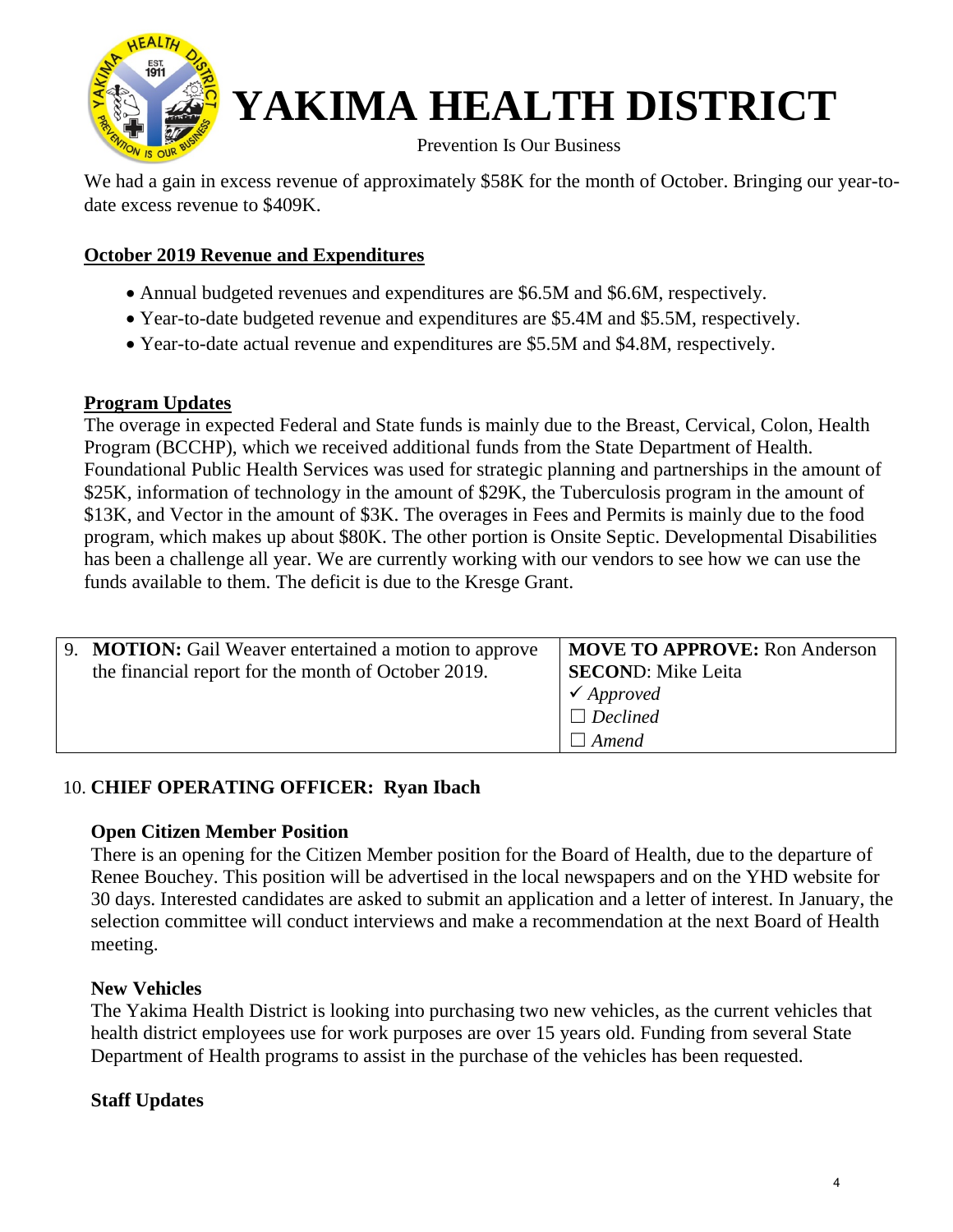

Prevention Is Our Business

There is a public health technician position open for our environmental health department. The position was posted on the YHD website and in the local newspapers. Interviews will be conducted by next week.

#### **Work Day**

Due to changes in the new financial and human resources system called Work Day, non-exempt employees will go from salary to hourly employees. Ryan Ibach and the YHD accounting staff has been working with all three union representatives to obtain a Memorandum of Agreement.

#### 11. **HEALTH OFFICER**: Teresa Everson

#### **Flu**

Local influenza activity is still fairly low. There has been one death related to influenza reported in Washington State. There have been no deaths in Yakima County this year. Health Officers are recommending getting vaccinated and avoid going to work or public places when ill. People who have an egg allergy can now receive the flu vaccine, as it is now being manufactured in a different way.

#### **Vaping**

There are 1,600 cases out of 49 states reported involving patients experiencing lung injury related to vaping products. It has not been determined if the cause is tobacco or THC related. There are 34 deaths related to vaping, and additional deaths under investigation. Governor Inslee placed an executive order banning flavored vaping products to facilities selling vape products. Although lung injury due to vaping is not considered a notifiable condition in Washington State, there is a nationwide ask of providers to notify their local health jurisdictions with cases that may be related to vaping.

### 12. **DISEASE CONTROL:** Melissa Sixberry

#### **Hepatitis A**

There are currently 18 confirmed cases of Hepatitis A in Yakima County, all of which are directly related to our homeless/illicit drug user population. Yakima Health District staff worked closely with Yakima Neighborhood Health services to serve the potentially affected population by offering the vaccines at homeless camps, Union Gospel Mission, and Camp Hope. YHD staff are also offering the Hepatitis A vaccines at the Needle Exchange Program every other Friday. 129 people in this community have been vaccinated, with the help of our partners. There has also been great teamwork between both YHD Communicable Disease and Environmental Health departments on the Hepatitis A outbreaks. There was a Spokane resident located in the Yakima County Jail that tested positive for Hepatitis A. YHD Communicable Disease staff has been working closely with the Yakima County Jail to vaccinate all of those who were potentially exposed.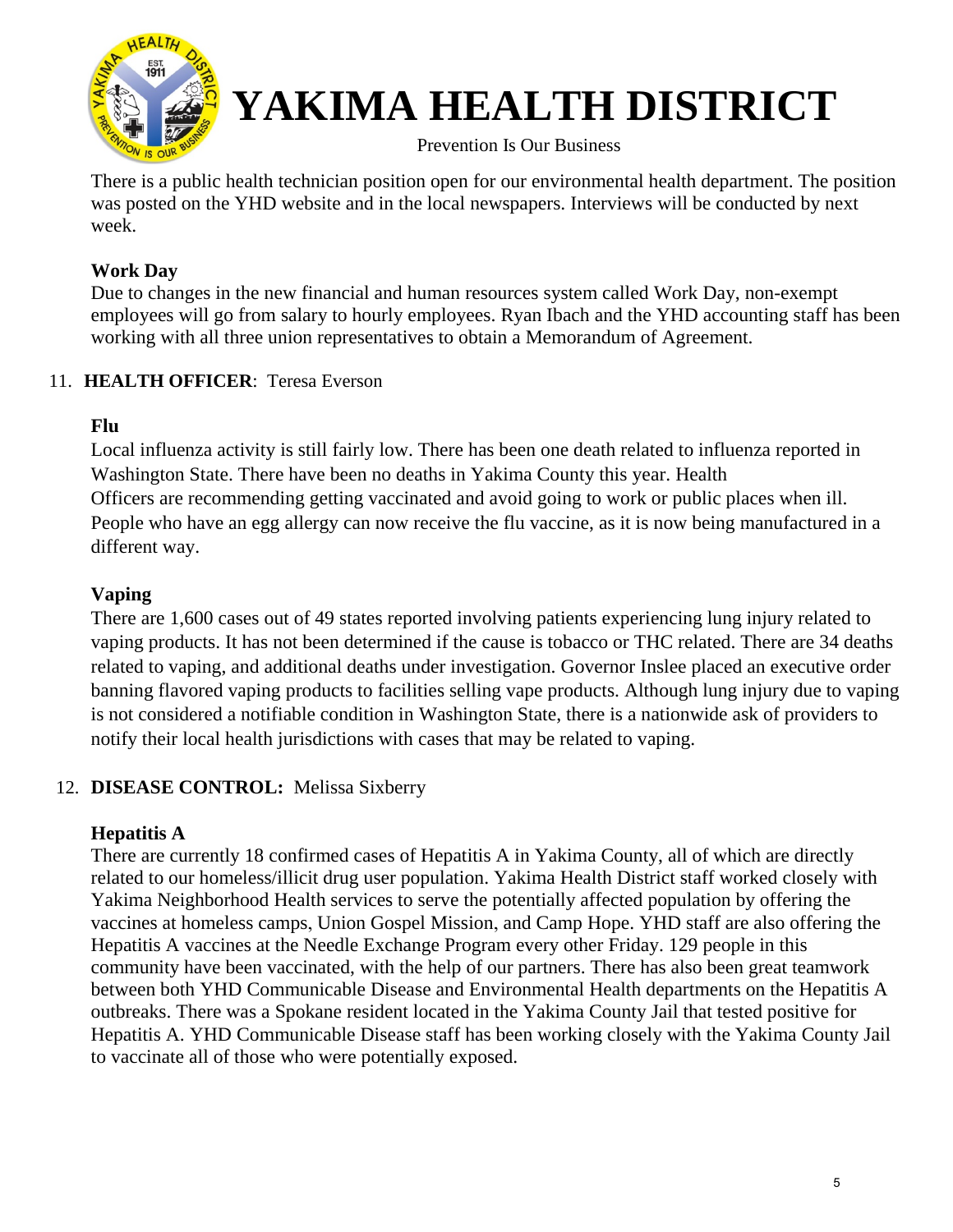

Prevention Is Our Business

#### 13. **ENVIRONMENTAL HEALTH:** Shawn Magee

#### **Hepatitis A**

There was an exposure to Hepatitis A at the Yakima Popeye's location. YHD Environmental Health staff immediately met with Popeye's Chief of Operations who oversees the location with a plan of action. Popeyes management and staff were trained how to properly disinfect the restaurant. Popeyes offered to disinfect the restaurant every night until the 50 day incubation period is over, on December 30<sup>th</sup>. YHD staff will continue to follow up with Popeye's during the incubation period. Both the Environmental Health and Communicable Disease departments worked closely together to vaccinate all Popeye's employees who may have been working during the 6 day potential exposure. Both Popeye's and Yakima Health District released several media releases to notify the public. Due to this outbreak, YHD Environmental Health Staff have taken this opportunity to educate restaurants about Hepatitis A and safe food handing techniques during food inspections. They have also reached out to food banks and kitchens on Hepatitis A prevention and proper food handling.

#### **Shigella**

A confirmed case of shigella was identified at a local high school. The confirmed case was excluded from working at the school until treatment has been completed. There were three other suspected cases but were dismissed once their stool tests came back negative. Those three cases were allowed to work at the school kitchen once results were in. No other cases were identified at the school and proper disinfection of the school kitchen was complete.

#### 14. **PUBLIC HEALTH PARTNERSHIPS**: Lilian Bravo

#### **Heritage Connectivity Trail**

The Yakima Health District worked with the Yakama Nation and other partners to apply for a planning grant from the Department of Natural Resources. The purpose of the grant is to increase outdoor activity in the community. The group collectively decided upon addressing the traffic-related injuries along Highway 97 by planning for developing trails to connect the Lower Valley to Union Gap by a new trail system. The trail system will be called the Heritage Connectivity Trail and will have historic markers along the trail detailing the rich history of Yakima and the Yakama Nation. It is still in the initial stages of planning and a formal news release will be released in January 2020.

| 15. MOTION: Ron Anderson adjourned the meeting at 9:56a.m.   MOVE TO APPROVE: Norm Childress |                           |
|----------------------------------------------------------------------------------------------|---------------------------|
|                                                                                              | <b>SECOND:</b> Mike Leita |
|                                                                                              | $\checkmark$ Approved     |
|                                                                                              | $\Box$ Declined           |
|                                                                                              | Amend                     |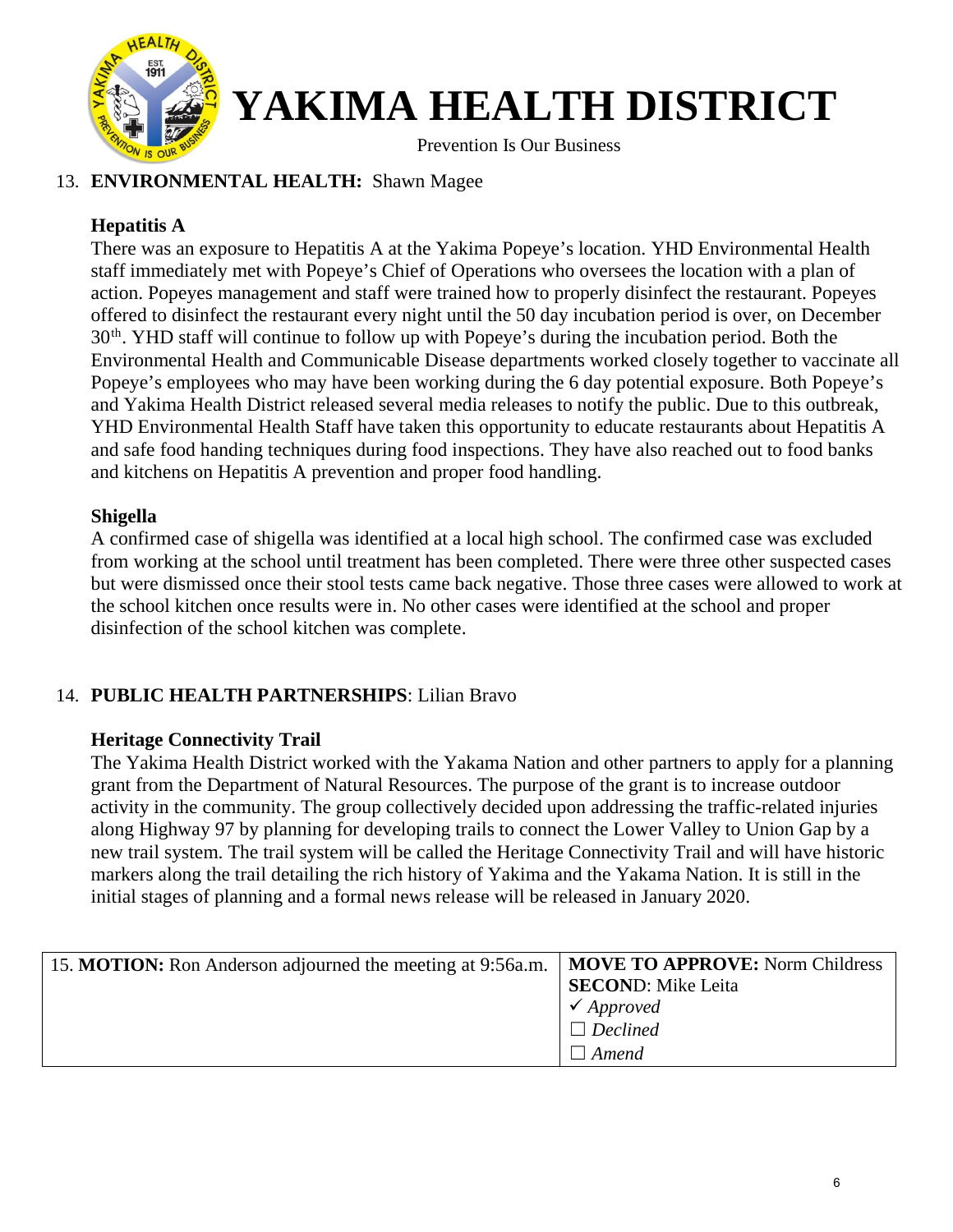#### **YAKIMA HEALTH DISTRICT BOARD OF HEALTH VOUCHERS APPROVAL**

The following vouchers/warrants are approved for payment:

| Fund 625-01 - From General Ledger Report (FMS)<br>A/P Batch & Cash Voucher# | <b>Amount</b> |              |
|-----------------------------------------------------------------------------|---------------|--------------|
| 11/15/2019 B#399313                                                         | \$120,663.58  |              |
| 11/25/2019 B#399631                                                         | \$16.38       |              |
| 11/27/2019 B#399643                                                         | \$128,410.07  |              |
| 11/30/2019 B#399780                                                         | \$6.24        |              |
|                                                                             |               |              |
| Indirect Costs- Yakima County                                               | \$2,142.67    |              |
| <b>GIS Fixed cost</b>                                                       | \$574.83      |              |
| <b>Technology Services Cost</b>                                             | \$13,010.75   |              |
| Inter-Fund 116320                                                           | \$1,324.20    |              |
| Inter-Fund 116399                                                           | \$471.15      |              |
| Inter-Fund 116315                                                           | \$1,505.36    |              |
| Inter-Fund 116328                                                           | \$213.00      |              |
| Inter-Fund 116550                                                           | \$10.00       |              |
| Inter-Fund 116552                                                           | \$63.08       |              |
| Total Claims & Warrants, above                                              |               | \$268,411.31 |
| Payroll Remittance to Key Bank                                              |               |              |
| B#116277                                                                    | \$64,400.30   |              |
| 116284                                                                      | \$100.00      |              |
| 96241                                                                       | \$153,294.49  |              |
| 96383                                                                       | \$9,059.47    |              |
| 96384                                                                       | $-$4,400.09$  |              |
| 96385                                                                       | $-$43,330.21$ |              |
| Total payroll paid this month                                               |               |              |
| <b>Total Payroll</b>                                                        |               | \$179,123.96 |
| <b>TOTAL PAYMENTS</b>                                                       |               | \$447,535.27 |

All of the above November expenditures are approved for payment in the amount of **\$447,535.27** this 29th day of January 2020.

**\_\_\_\_\_\_\_\_\_\_\_\_\_\_\_\_\_\_\_\_\_\_\_\_\_\_\_\_\_\_\_\_**

**Board of Health Chair**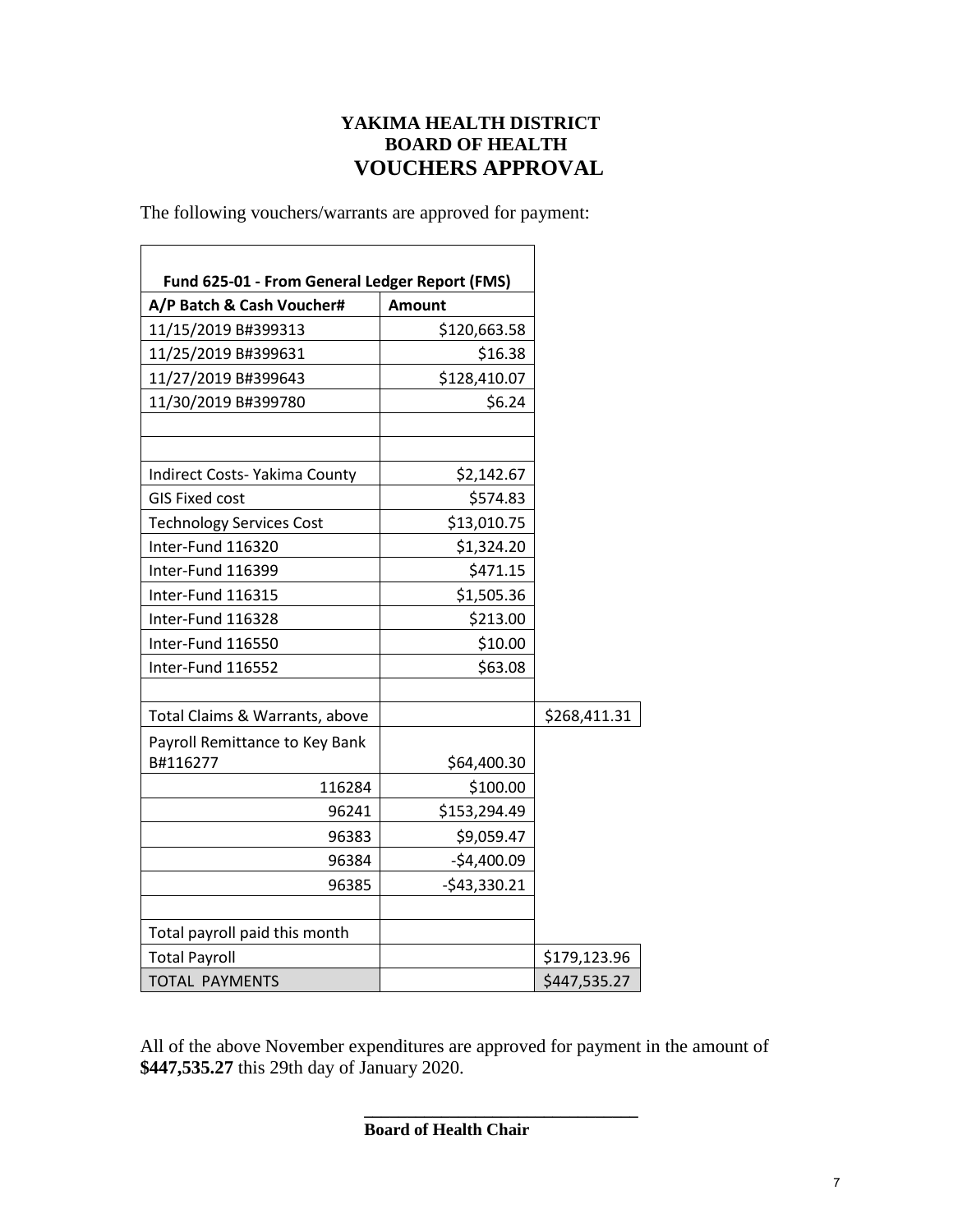#### **YAKIMA HEALTH DISTRICT BOARD OF HEALTH VOUCHERS APPROVAL**

The following vouchers/warrants are approved for payment:

| Fund 625-01 - From General Ledger Report (FMS) |               |              |
|------------------------------------------------|---------------|--------------|
| A/P Batch & Cash Voucher#                      | <b>Amount</b> |              |
| 12/13/2019 B#400050                            | \$205,532.74  |              |
| 12/31/2019 B#400524                            | \$204,426.47  |              |
|                                                |               |              |
| Indirect Costs- Yakima County                  | \$2,142.67    |              |
| <b>GIS Fixed cost</b>                          | \$574.83      |              |
| <b>Technology Services Cost</b>                | \$13,010.75   |              |
| Inter-Fund 116650                              | \$304.18      |              |
| Inter-Fund 116711                              | \$1,428.09    |              |
|                                                |               |              |
|                                                |               |              |
| Total Claims & Warrants, above                 |               | \$427,419.73 |
| Payroll Remittance to Key Bank                 |               |              |
| B#116558 & B#116718                            | \$76,403.64   |              |
| 116559                                         | \$100.00      |              |
| 96452                                          | \$156,563.90  |              |
| 96671                                          | \$645.17      |              |
| 96672                                          | $-52,986.85$  |              |
| 96677                                          | $-542,316.24$ |              |
|                                                |               |              |
| Total payroll paid this month                  |               |              |
| <b>Total Payroll</b>                           |               | \$188,409.62 |
| <b>TOTAL PAYMENTS</b>                          |               | \$615,829.35 |

All of the above December expenditures are approved for payment in the amount of **\$615,829.35** this 29th day of January 2020.

> **\_\_\_\_\_\_\_\_\_\_\_\_\_\_\_\_\_\_\_\_\_\_\_\_\_\_\_\_\_\_\_\_ Board of Health Chair**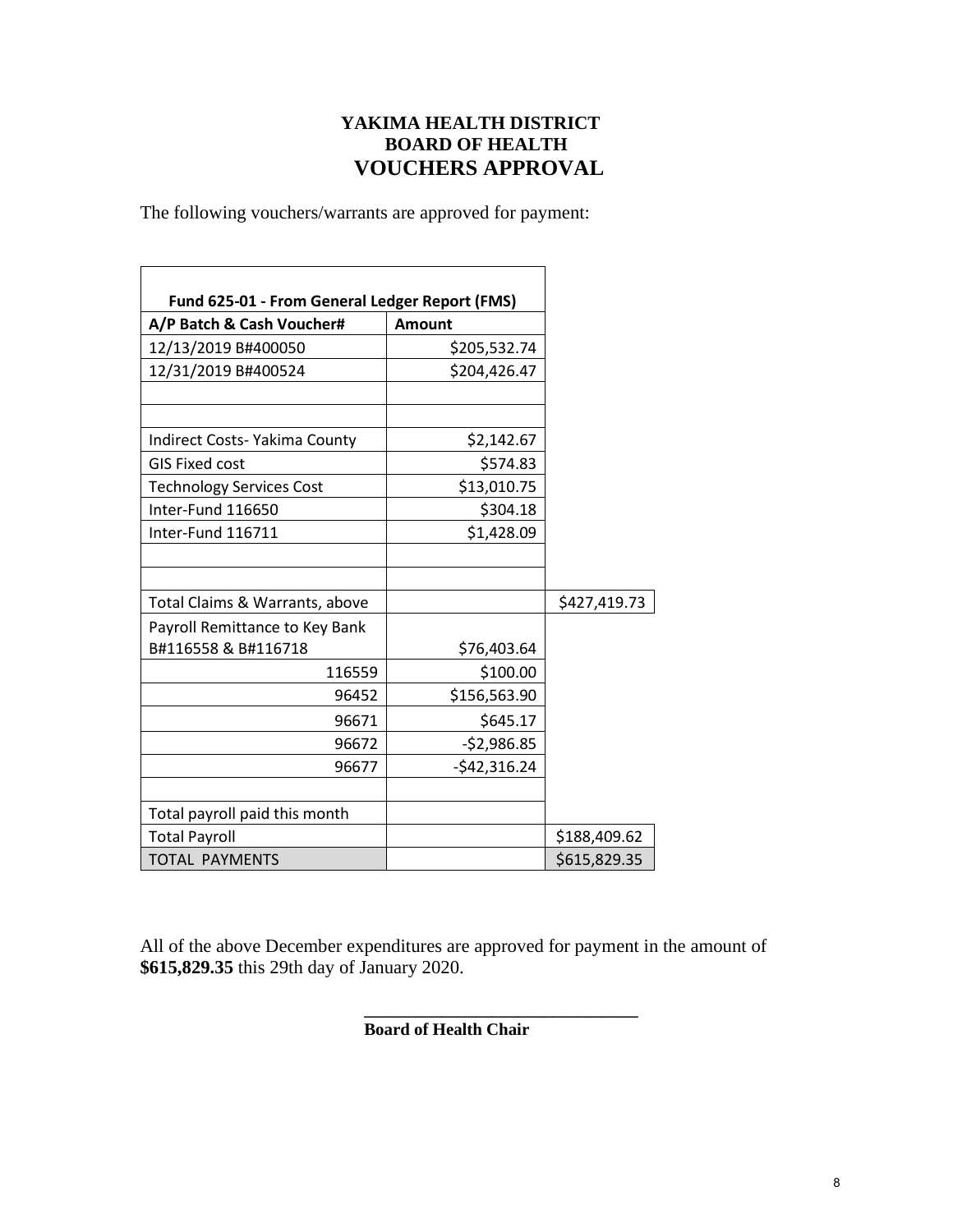

Yakima Health District 1210 Ahtanum Ridge Drive Union Gap, WA 98903 Phone  $(509)$  249-6549 Fax (509) 249-6649

#### **YAKIMA COUNTY HEALTH DISTRICT**

**For the month of November 2019**

### **REVIEW OF PRELIMINARY FINANCIAL STATEMENTS**

#### **91.67% OF THE BUDGET**

| Year to date: as of October 2019        | Net Income (Loss)        | 409,072    |  |
|-----------------------------------------|--------------------------|------------|--|
| For the Month of November 2019- ACTUALS | <b>Net Income (Loss)</b> | (106, 819) |  |
| subtotal                                |                          | 302,252    |  |
| Prior period adjustment                 |                          | $\sim$     |  |
|                                         |                          |            |  |
| November 2019                           | <b>Net Income (Loss)</b> | 302,252    |  |

#### **Budget to Actual comparison- Year to date as of 11/31/2019**

|                                                  | Revenue             |        | <b>Expenditures</b>   |        |
|--------------------------------------------------|---------------------|--------|-----------------------|--------|
| Fiscal Year 2019 Total Adopted Budget            | 6,469,128           |        | 6,589,516             |        |
| <b>Allocated Budget YTD</b>                      | 5,930,034           |        | 6,040,388             |        |
| Budget % to total adopted budget                 | 91.67%              |        | 91.67%                |        |
|                                                  |                     |        |                       |        |
| <b>Subtotals Actuals</b>                         | 5,748,519           | 88.86% | 5,443,348             | 82.61% |
| Actuals - Pass Thru Programs (Indirect Costs)    | 0                   |        | 2,919                 | 0.04%  |
| <b>Total Actuals</b>                             | 5,748,519           |        | 5,446,267             |        |
| Total actuals % to total adopted budget          | 88.86%              |        | 82.65%                |        |
| Actual compared to total adopted budget          | (720, 609)          |        | (1, 143, 249)         |        |
|                                                  |                     |        |                       |        |
| <b>Actual compared to allocated budget - YTD</b> | (181, 515)          |        | (594, 121)            |        |
|                                                  | Actual Revenue is   |        | Actual Expenditure is |        |
| As of November 31, 2019                          | less than budget by |        | less than budget by   |        |
|                                                  | this amount         |        | this amount           |        |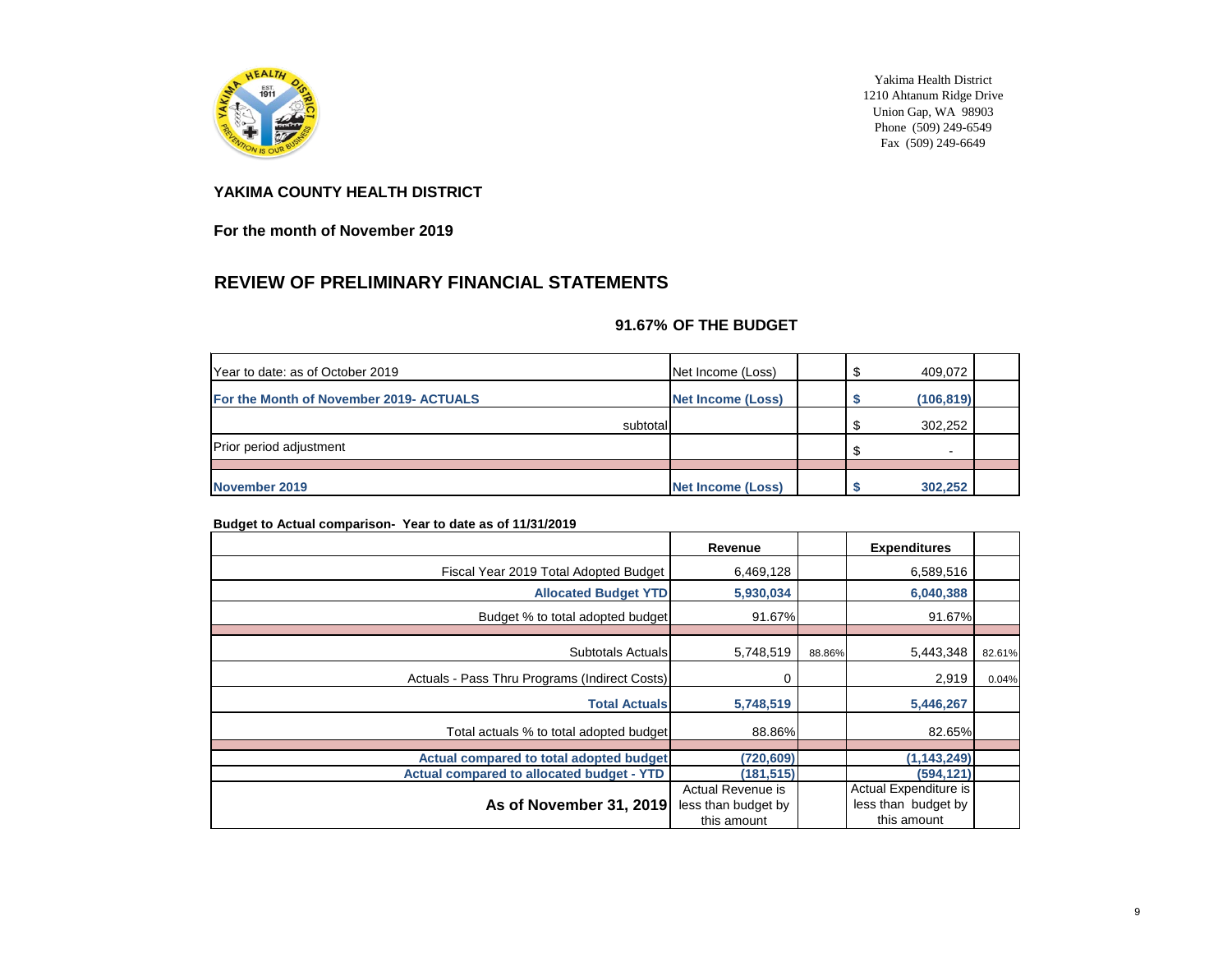

#### **Yakima Health District Income Statement**

| <b>Figure</b><br>November 2019          |               | <b>Monthly</b> |                   |               | Year-to-Date  | Year-End          |             |            |
|-----------------------------------------|---------------|----------------|-------------------|---------------|---------------|-------------------|-------------|------------|
|                                         |               |                |                   |               |               |                   |             | 1 Mo.      |
|                                         | <b>Actual</b> | <b>Budget</b>  | <b>Difference</b> | <b>Actual</b> | <b>Budget</b> | <b>Difference</b> | 2019 Budget | Remaining  |
| <b>Revenue</b>                          |               |                |                   |               |               |                   |             |            |
| <b>Public Health Funding</b>            | 87,707        | 87,707         | (0)               | 964,775       | 964,775       | (0)               | 1,052,482   | 87,707     |
| <b>Foundational Public Health</b>       |               | 11,577         | (11, 577)         |               | 127,346       | (127, 346)        | 138,923     | 138,923    |
| Federal                                 | 89,763        | 69,529         | 20,234            | 847,975       | 764,821       | 83,155            | 834,350     | (13, 625)  |
| <b>State</b>                            | 15,484        | 24,586         | (9, 102)          | 349,339       | 270,448       | 78,891            | 295,034     | (54, 305)  |
| <b>Yakima County</b>                    | 12,500        | 12,500         |                   | 137,500       | 137,500       |                   | 150,000     | 12,500     |
| Fees, Permits Licensing                 | 92,209        | 105,221        | (13, 011)         | 1,247,681     | 1,157,430     | 90,251            | 1,262,651   | 14,970     |
| <b>Developmental Disabilities</b>       | 182,676       | 213,853        | (31, 177)         | 2,011,239     | 2,352,385     | (341, 145)        | 2,566,238   | 554,999    |
| Nongovernmental Contributions           |               | 10,371         | (10, 371)         | 7,050         | 114,079       | (107, 029)        | 124,450     | 117,400    |
| Investment Income                       | 13,149        | 3,750          | 9,399             | 179,631       | 41,250        | 138,381           | 45,000      | (134, 631) |
| Other                                   | 171           |                | 171               | 3,328         |               | 3,328             |             | (3,328)    |
| <b>Total Revenue</b>                    | 493,660       | 539,094        | (45, 434)         | 5,748,519     | 5,930,034     | (181, 515)        | 6,469,128   | 720,609    |
| <b>Expenses</b>                         |               |                |                   |               |               |                   |             |            |
| Salaries & Wages                        | 157,954       | 163,162        | (5,208)           | 1,740,443     | 1,794,786     | (54, 342)         | 1,957,950   | 217,507    |
| <b>Benefits-Direct</b>                  | 57,490        | 67,106         | (9,616)           | 652,150       | 738,161       | (86, 011)         | 805,266     | 153,116    |
| Payroll Expense                         | 215,443       | 230,268        | (14, 824)         | 2,392,593     | 2,532,946     | (140, 353)        | 2,763,216   | 370,623    |
| <b>Enhanced Program</b>                 | 19,258        | 25,000         | (5, 742)          | 50,158        | 275,000       | (224, 842)        | 300,000     | 249,842    |
| Advertising/Promotional                 | 972           | 1,292          | (320)             | 9,715         | 14,208        | (4, 494)          | 15,500      | 5,785      |
| <b>BOH Meeting Supplies</b>             | 35            | 83             | (49)              | 225           | 917           | (691)             | 1,000       | 775        |
| <b>Computer Expense</b>                 | 8,910         | 763            | 8,147             | 11,378        | 8,395         | 2,984             | 9,158       | (2, 220)   |
| Copies & Printing                       | 3,600         | 1,625          | 1,975             | 27,822        | 17,875        | 9,947             | 19,500      | (8, 322)   |
| <b>Employee Recognition</b>             | 89            | 53             | 37                | 756           | 578           | 178               | 630         | (126)      |
| <b>Janitorial Services</b>              | 1,850         | 2,583          | (733)             | 23,342        | 28,417        | (5,074)           | 31,000      | 7,658      |
| Janitorial Supplies                     | 133           | 267            | (134)             | 2,115         | 2,933         | (819)             | 3,200       | 1,085      |
| Membership Dues                         | 192           | 1,282          | (1,090)           | 15,905        | 14,103        | 1,802             | 15,385      | (520)      |
| <b>Office Supplies</b>                  | 461           | 1,150          | (689)             | 4,116         | 12,650        | (8,534)           | 13,800      | 9,684      |
| <b>Operating Supplies</b>               | 114           | 1,564          | (1,450)           | 12,629        | 17,203        | (4, 574)          | 18,767      | 6,138      |
| Postage                                 | 509           | 958            | (450)             | 7,182         | 10,542        | (3,360)           | 11,500      | 4,318      |
| Telephone                               | 3,866         | 2,356          | 1,510             | 27,814        | 25,919        | 1,895             | 28,275      | 461        |
| Professional Services - Accounting      |               | 1,667          | (1,667)           | 18,859        | 18,333        | 525               | 20,000      | 1,141      |
| Professional Services - County Indirect | 2,143         | 1,276          | 866               | 23,569        | 14,039        | 9,531             | 15,315      | (8, 254)   |
| Professional Services - Health Officer  | 1,380         | 6,667          | (5,286)           | 36,604        | 73,333        | (36, 729)         | 80,000      | 43,396     |
| Professional Services - Legal           | 63            | 1,308          | (1, 245)          | 13,829        | 14,392        | (563)             | 15,700      | 1,871      |
| Professional Services - Technology      | 13,328        | 13,118         | 211               | 144,013       | 144,294       | (281)             | 157,412     | 13,399     |
| Professional Services - Other           | 24,158        | 8,047          | 16,111            | 102,781       | 88,512        | 14,270            | 96,558      | (6, 223)   |
| Provider Serv-Medical (Fed)             | 41,475        | 16,663         | 24,811            | 312,729       | 183,297       | 129,432           | 199,960     | (112, 769) |
| Provider Serv-Medical (State)           | 4,419         | 8,837          | (4, 418)          | 111,787       | 97,203        | 14,584            | 106,040     | (5,747)    |
| Provider Services - DD                  | 160,657       | 188,730        | (28, 073)         | 1,798,782     | 2,076,031     | (277, 249)        | 2,264,761   | 465,979    |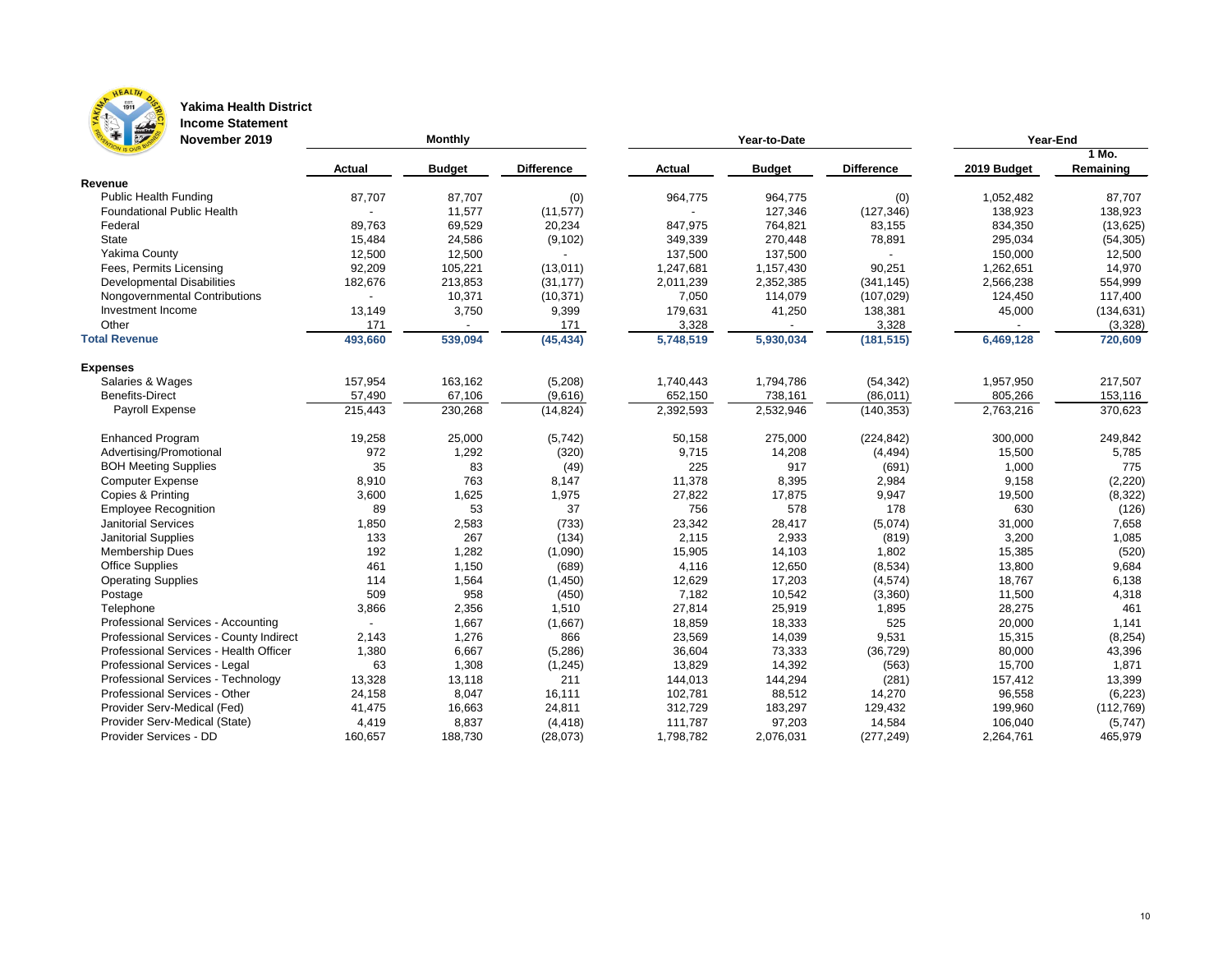

#### **Yakima Health District Income Statement**

| $\frac{1}{2}$<br>$\mathbf{F}$<br>November 2019 |               | <b>Monthly</b> |                   |               | Year-to-Date  | Year-End          |             |            |
|------------------------------------------------|---------------|----------------|-------------------|---------------|---------------|-------------------|-------------|------------|
|                                                |               |                |                   |               |               |                   |             | 1 Mo.      |
|                                                | <b>Actual</b> | <b>Budget</b>  | <b>Difference</b> | <b>Actual</b> | <b>Budget</b> | <b>Difference</b> | 2019 Budget | Remaining  |
| <b>Expenses (Cont.)</b>                        |               |                |                   |               |               |                   |             |            |
| <b>Contracted Services</b>                     | 74,224        | 4,117          | 70,107            | 86,082        | 45,283        | 40,799            | 49,400      | (36, 682)  |
| Temp Worker                                    |               | 208            | (208)             |               | 2,292         | (2, 292)          | 2,500       | 2,500      |
| <b>Client's Related Expenses</b>               |               | 42             | (42)              | 2,239         | 458           | 1,780             | 500         | (1,739)    |
| <b>Interpreting Services</b>                   |               | 38             | (38)              |               | 413           | (413)             | 450         | 450        |
| Laboratory & Pharmacy Supplies                 | 464           | 496            | (32)              | 5,978         | 5,454         | 524               | 5,950       | (28)       |
| <b>Bank Fees</b>                               |               | 92             | (92)              | 410           | 1,008         | (599)             | 1,100       | 690        |
| Fuel                                           | 1,167         | 1,517          | (350)             | 18,097        | 16,684        | 1,412             | 18,201      | 104        |
| Insurance                                      | 3,779         | 3,378          | 401               | 38,364        | 37,160        | 1,204             | 40,538      | 2,174      |
| Miscellaneous                                  | 65            | 333            | (268)             | 3,468         | 3,667         | (199)             | 4,000       | 532        |
| <b>Operating Rental &amp; Leases</b>           | 11,466        | 6,765          | 4,701             | 70,217        | 74,412        | (4, 196)          | 81,177      | 10,960     |
| <b>Rent Storage</b>                            | 219           | 209            | 10                | 2,409         | 2,300         | 109               | 2,509       | 100        |
| Repair & Maintenance (Car/Bldg.)               | 6,154         | 498, ا         | 4,656             | 26,754        | 16,477        | 10,277            | 17,975      | (8,779)    |
| Small Tools & Equip/Asset Repl.                |               | 535            | (535)             | 8,522         | 5,890         | 2,633             | 6,425       | (2,097)    |
| Training                                       |               | 4,751          | (4,751)           | 13,969        | 52,259        | (38, 290)         | 57,010      | 43,041     |
| Travel                                         | 9,837         | 14,268         | (4, 430)          | 83,980        | 156,943       | (72, 963)         | 171,210     | 87,230     |
| <b>Utilities</b>                               | 2,378         | 2,089          | 289               | 21,412        | 22,981        | (1, 569)          | 25,070      | 3,658      |
| Close Out Indirect Program                     | (11, 466)     | (5,968)        | (5, 498)          | (70, 217)     | (65, 648)     | (4, 569)          | (71, 616)   | (1, 399)   |
| Less Pass-Through Expenses                     | (862)         | (797)          | (66)              | (14, 120)     | (8, 763)      | (5,356)           | (9,560)     | 4,560      |
| <b>Total Expenses</b>                          | 600,479       | 549,126        | 51,353            | 5,446,267     | 6,040,388     | (594, 121)        | 6,589,516   | 1,143,249  |
| <b>Excess/(Loss on) Revenue</b>                | (106, 819)    | (10, 032)      | (96, 787)         | 302,252       | (110, 354)    | 412,606           | (120, 388)  | (422, 640) |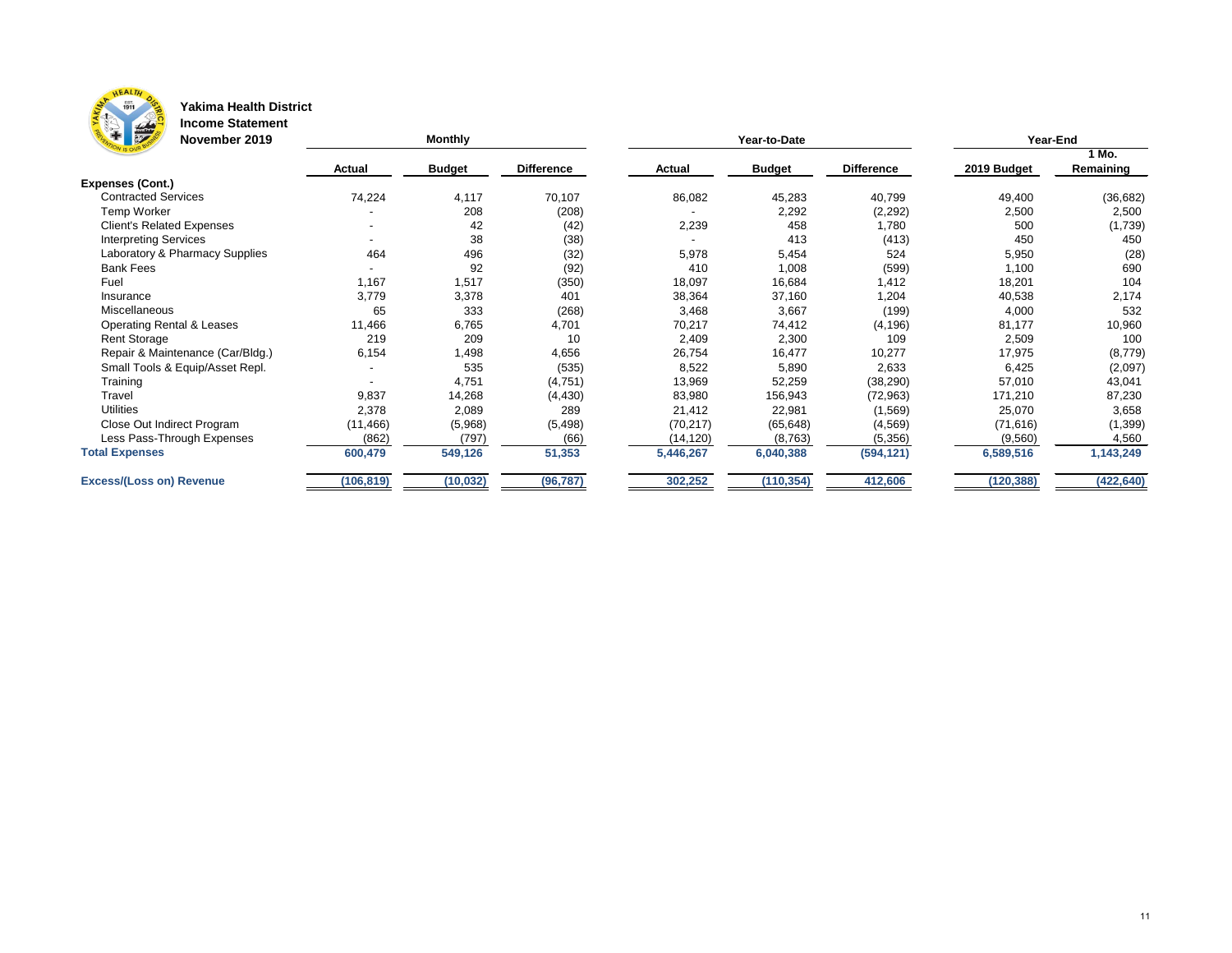#### **YAKIMA HEALTH DISTRICT Preliminary Monthly Financial Summary by Program for November 2019** *Yrly Budget Rev**Yrly Budget Rev**Yrly budget Exp*

| Internal Serv- Vehicles/Copiers | Personal Health Program   |
|---------------------------------|---------------------------|
| Admin & Support                 | Communicable Disease Prog |
| Assets replacements/PERS1       | Adult Hepatitis Program   |
| Agency Trg/HR Legal             | Breast & Colon Program    |

|             |                                                                | <b>Actual - Current Month</b> |                |                 | Actual - Year to Date (YTD) |                 |                | Budget - Year To Date (YTD) |                | <b>Budget Variance</b><br>from YTD actual | Year to date                            | Year to date                         | Admin &<br>Support<br>Programs             |                                                      |                                    |
|-------------|----------------------------------------------------------------|-------------------------------|----------------|-----------------|-----------------------------|-----------------|----------------|-----------------------------|----------------|-------------------------------------------|-----------------------------------------|--------------------------------------|--------------------------------------------|------------------------------------------------------|------------------------------------|
| Prog<br>No. | <b>Program Description</b>                                     | Revenue                       | <b>Expense</b> | $Net$           | Revenue                     | <b>Expense</b>  | $Net$          | Revenue                     | <b>Expense</b> | $Net$                                     | Amount (Over) or<br><b>Under Budget</b> | <b>Actuals</b><br>(Expenses<br>only) | <b>Budget</b><br><u>(Expenses</u><br>only) | <b>Amount</b><br>(Over) or<br>Under<br><b>Budget</b> | <b>Comments</b>                    |
|             | 111 YHD Vehicles                                               | $\sim$                        | (447)          | 447             | $\sim$                      | (7, 897)        | 7,897          | $\sim$                      | $\sim$         | $\sim$                                    | 7,897                                   |                                      |                                            |                                                      |                                    |
|             | 100 Administrator & Health Officer                             | 13,149                        |                | 13,149          | 179,631                     |                 | 179,631        | 41,250                      |                | 41,250                                    | 138,381                                 | 318,475                              | 352,179                                    |                                                      | 33,704 Gain on Inv. Interest       |
|             | 110 Information Systems                                        |                               | $\sim$         |                 |                             | 28,679          | (28, 679)      |                             |                |                                           | (28, 679)                               | 35,390                               | 68,295                                     |                                                      | 32,905 FPHS Funds - \$28,679       |
|             | 113 Strategic Planning and Partnership                         | 13,850                        | 11,915         | 1,935           | 154,289                     | 168,633         | (14, 344)      | 199,844                     | 193,848        | 5,996                                     | (20, 340)                               |                                      |                                            |                                                      | FPHS Funds - \$25,316              |
|             | 120 Community Health Administration                            |                               | $\overline{0}$ | (0)             |                             | (0)             | 0              |                             |                |                                           | $\overline{0}$                          | 23,687                               | 17,832                                     | (5,855)                                              |                                    |
|             | 130 Building, Fixtures                                         |                               |                |                 |                             |                 |                |                             | ۰.             |                                           | $\sim$                                  | 70,217                               | 74,411                                     | 4,195                                                |                                    |
|             | 150 EH Administration                                          |                               | (0)            | 0 <sup>1</sup>  |                             | (0)             | $\overline{0}$ |                             |                |                                           | $\overline{0}$                          | 104,719                              | 108,783                                    | 4,064                                                |                                    |
|             | 160 Business Management                                        | 98                            | 100            | (2)             | 924                         | 894             | 30             |                             | н.             |                                           | 30                                      | 261,845                              | 293,351                                    | 31,506                                               |                                    |
|             | 161 Bus Mgmt Unallocated                                       | 3,333                         | 206            | 3,127           | 36,667                      | 22,410          | 14,256         | 36,667                      | 33,303         | 3,364                                     | 10,892                                  |                                      |                                            |                                                      |                                    |
|             | 170 Personnel                                                  |                               | $\overline{0}$ | (0)             | <b>Contract</b>             | $\sim$          | ٠              |                             |                |                                           | $\sim$                                  | 38,086                               | 22,590                                     | (15, 495)                                            |                                    |
|             | 171 Agency Training                                            | 917                           | 36             | 881             | 10,083                      | 16,579          | (6, 496)       | 10,083                      | 6,199          | 3,884                                     | (10, 380)                               |                                      |                                            |                                                      | Staff training                     |
|             | 172 HR Legal/Sound Employment                                  | 708                           | $\sim$         | 708             | 7,792                       | $\sim$ 10 $\pm$ | 7,792          | 7,792                       | 3,850          | 3,942                                     | 3,850                                   |                                      |                                            |                                                      |                                    |
|             | 173 Kresge Contribution                                        |                               | 74,169         | (74, 169)       |                             | 90,199          | (90, 199)      | 114,079                     | 114,079        |                                           | (90, 199)                               |                                      |                                            |                                                      | Revenue received PY                |
|             | 221 SNAP ED                                                    | 2,629                         | 2,379          | 250             | 22,189                      | 19,439          | 2,750          | 28,025                      | 25,275         | 2,750                                     | $\sim$                                  |                                      |                                            |                                                      |                                    |
|             | 223 Tobacco Prevention & Education                             | 510                           | 510            | <b>Section</b>  | 15,005                      | 15,005          | ٠              | 7,333                       | 7,333          |                                           | $\sim$                                  |                                      |                                            |                                                      |                                    |
|             | 225 Child Death Review                                         | 542                           | 25             | 517             | 5,958                       | 627             | 5,331          | 5,958                       | 4,587          | 1,371                                     | 3,960                                   |                                      |                                            |                                                      |                                    |
|             | 290 Medicaid Admin Match-YHD                                   |                               | 2,522          | (2,522)         | 73,343                      | 11,275          | 62,068         | 45,833                      | 14,565         | 31,268                                    | 30,800                                  |                                      |                                            |                                                      | <b>Qrtrly Billing</b>              |
|             | 309 Medical Records                                            | 592                           | 576            | 15              | 6,678                       | 4,304           | 2,375          | 5,958                       | 3,504          | 2,454                                     | (79)                                    |                                      |                                            |                                                      |                                    |
|             | 320 DOHCC - Immunizations                                      |                               |                |                 |                             | 8               | (8)            |                             |                |                                           | (8)                                     |                                      |                                            |                                                      |                                    |
|             | 321  DOHCC-Prenatal Hep B                                      | 292                           | $\sim$         | 292             | 3,208                       | $\sim$          | 3,208          | 4,125                       | 1,315          | 2,811                                     | 398                                     |                                      |                                            |                                                      |                                    |
|             | 322 Immunization Promotion                                     | 1,299                         | 751            | 548             | 17,362                      | 14,782          | 2,580          | 20,040                      | 16,726         | 3,314                                     | (734)                                   |                                      |                                            |                                                      |                                    |
|             | 325 State Vaccine Monitoring                                   |                               | 85             | (85)            | 800                         | 782             | 18             |                             |                |                                           | 18                                      |                                      |                                            |                                                      |                                    |
| 331         | STD - DOH staff                                                | 1,591                         | 1,402          | 189             | 16,930                      | 13,565          | 3,365          | 16,016                      | 13,795         | 2,221                                     | 1,144                                   |                                      |                                            |                                                      |                                    |
|             | 332 STD-Yakima                                                 | 8,708                         | 8,586          | 122             | 117,912                     | 109,184         | 8,728          | 139,792                     | 135,537        | 4,254                                     | 4,474                                   |                                      |                                            |                                                      |                                    |
|             | 349 Tuberculosis Program                                       | 14,583                        | 14,072         | 511             | 214,597                     | 219,725         | (5, 128)       | 186,587                     | 182,251        | 4,336                                     | (9, 464)                                |                                      |                                            |                                                      | FPHS - \$12,530 - Addt'l client(s) |
|             | 350 HIV Testing                                                | 2,024                         | 2,024          | $\sim$ 10 $\pm$ | 71,881                      | 71,881          | ۰.             | 90,782                      | 90,782         |                                           | $\sim$                                  |                                      |                                            |                                                      |                                    |
|             | 351 HIV PrEP                                                   | 668                           | 668            | $\sim$ 10 $\pm$ | 8,715                       | 8,715           | ۰.             | 8,258                       | 8,258          | $\sim$                                    | $\sim$                                  |                                      |                                            |                                                      |                                    |
|             | 352 Adult Viral Hepatitis                                      | 4,122                         | 3,193          | 930             | 69,095                      | 62,687          | 6,407          | 71,354                      | 67,691         | 3,663                                     | 2,744                                   |                                      |                                            |                                                      |                                    |
|             | 390 Other Comm Diseases                                        | 32,667                        | 44,301         | (11, 635)       | 311,233                     | 307,988         | 3,245          | 396,846                     | 391,112        | 5,734                                     | (2,489)                                 |                                      |                                            |                                                      |                                    |
|             | 430 Colon Screening                                            | 7,370                         | 7,019          | 350             | 51,081                      | 48,133          | 2,949          | 40,489                      | 37,956         | 2,534                                     | 415                                     |                                      |                                            |                                                      |                                    |
|             | <b>Breast/Cervical Cancer-Direct</b><br>431 Services/Operation | 60,921                        | 57,772         | 3,148           | 636,554                     | 612,860         | 23,694         | 480,431                     | 474,106        | 6,324                                     | 17,370                                  |                                      |                                            |                                                      |                                    |
|             | 432 Komen Funding                                              |                               | $\sim$         |                 | 7,000                       | 2,694           | 4,306          |                             |                |                                           | 4,306                                   |                                      |                                            |                                                      |                                    |
|             | 450 Wisewoman                                                  | 1,365                         | 1,769          | (404)           | 16,698                      | 21,217          | (4,520)        | $\sim$                      | $\sim$         | $\sim$                                    | (4,520)                                 |                                      |                                            |                                                      | <b>New Porgram</b>                 |
|             | 520 Drinking Water                                             | 6,687                         | 7,945          | (1,259)         | 65,853                      | 68,751          | (2,898)        | 64,167                      | 62,700         | 1,467                                     | (4, 365)                                |                                      |                                            |                                                      |                                    |
|             | 522 Water Quality- Sanitary Survey                             | 333                           | 2,321          | (1,987)         | 13,226                      | 11,574          | 1,651          | 11,000                      | 8,322          | 2,678                                     | (1,026)                                 |                                      |                                            |                                                      |                                    |
|             | 523  DOE Well Drilling Inspections                             | 1,667                         | 260            | 1,407           | 37,733                      | 22,851          | 14,882         | 27,500                      | 23,786         | 3,714                                     | 11,168                                  |                                      |                                            |                                                      |                                    |
|             | 530 Solid Waste Permits/Tonnage                                | 7,962                         | 5,174          | 2,788           | 44,185                      | 39,726          | 4,459          | 41,370                      | 40,687         | 683                                       | 3,776                                   |                                      |                                            |                                                      |                                    |
|             | 531 Solid Waste Nuisances                                      | 2,985                         | 1,383          | 1,602           | 46,233                      | 40,122          | 6,111          | 52,282                      | 48,754         | 3,528                                     | 2,583                                   |                                      |                                            |                                                      |                                    |
|             | 532 Solid Waste Facilities                                     | 2,838                         | 1,119          | 1,719           | 27,408                      | 7,493           | 19,915         | 39,542                      | 25,978         | 13,564                                    | 6,351                                   |                                      |                                            |                                                      |                                    |
|             | 533 Bio-Solids                                                 |                               | 108            | (108)           | 2,970                       | 1,877           | 1,092          | 3,706                       | 3,159          | 547                                       | 545                                     |                                      |                                            |                                                      |                                    |
|             | 534 Proper Syringes Program Outreach                           | 1,071                         | 1,434          | (362)           | 6,061                       | 6,763           | (701)          | 6,092                       | 5,590          | 502                                       | (1, 203)                                |                                      |                                            |                                                      |                                    |
|             | 540 OSS & Land Develop                                         | 34,775                        | 35,652         | (877)           | 348,149                     | 333,714         | 14,435         | 372,718                     | 372,621        | 96                                        | 14,338                                  |                                      |                                            |                                                      |                                    |

| Environ. Health Program          |
|----------------------------------|
| Developmental Disability Program |
| Vital Records                    |
| Indirect cost Rate Allocation    |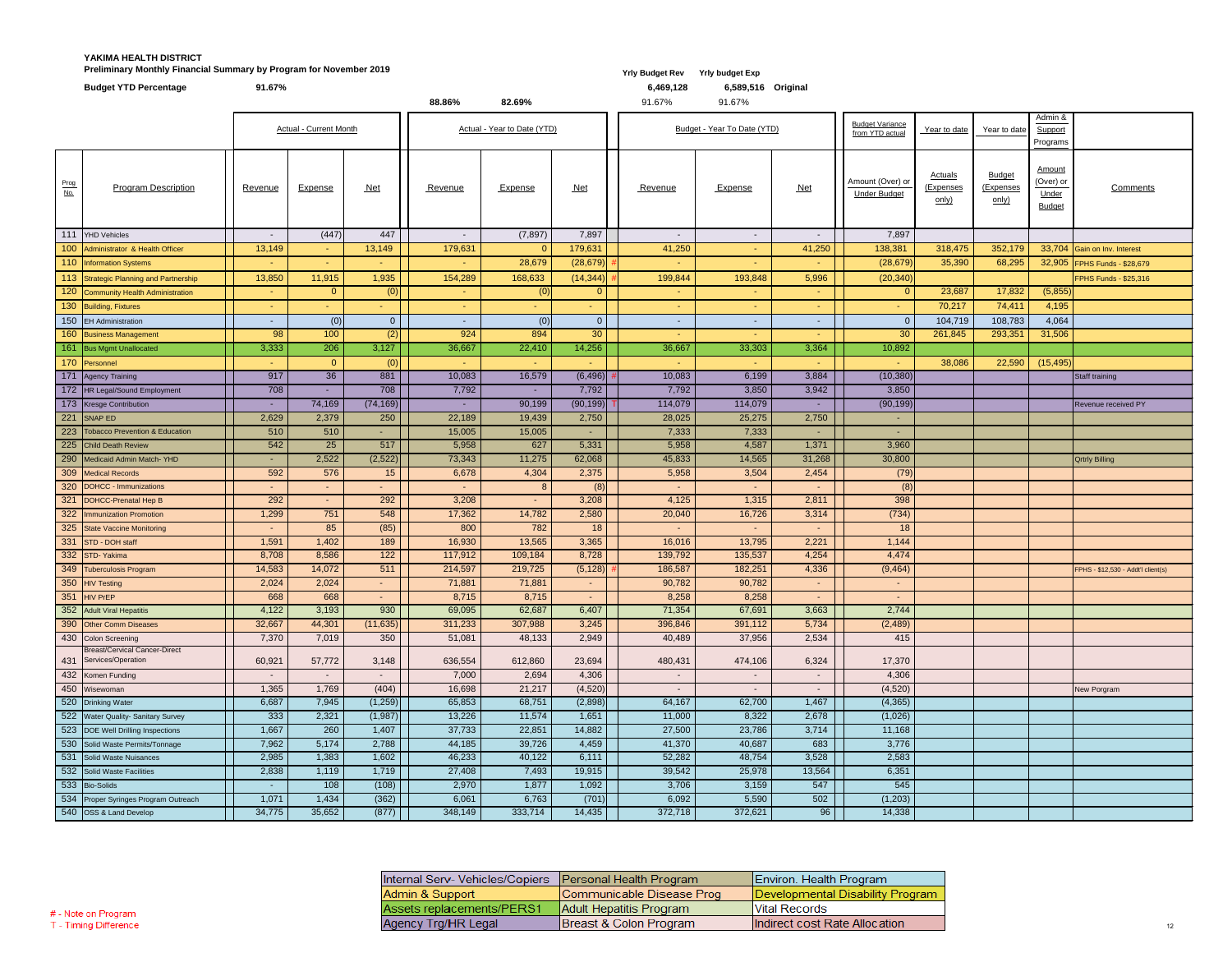### **YAKIMA HEALTH DISTRICT Preliminary Monthly Financial Summary by Program for November 2019** *Yrly Budget Rev**Yrly Budget Rev**Yrly budget Exp*

|                    | <b>Budget YTD Percentage</b>           | 91.67%         |                               |            |           |                             |           | 6,469,128 | 6,589,516 Original          |                  |                                           |                                      |                                     |                                               |                        |
|--------------------|----------------------------------------|----------------|-------------------------------|------------|-----------|-----------------------------|-----------|-----------|-----------------------------|------------------|-------------------------------------------|--------------------------------------|-------------------------------------|-----------------------------------------------|------------------------|
|                    |                                        |                |                               |            | 88.86%    | 82.69%                      |           | 91.67%    | 91.67%                      |                  |                                           |                                      |                                     |                                               |                        |
|                    |                                        |                | <b>Actual - Current Month</b> |            |           | Actual - Year to Date (YTD) |           |           | Budget - Year To Date (YTD) |                  | <b>Budget Variance</b><br>from YTD actual | Year to date                         | Year to date                        | Admin &<br>Support<br>Programs                |                        |
| $\frac{Prog}{No.}$ | <b>Program Description</b>             | <b>Revenue</b> | <b>Expense</b>                | $Net$      | Revenue   | <b>Expense</b>              | $Net$     | Revenue   | Expense                     | <u>Net</u>       | Amount (Over) or<br><b>Under Budget</b>   | <b>Actuals</b><br>(Expenses<br>only) | <b>Budget</b><br>(Expenses<br>only) | Amount<br>(Over) or<br>Under<br><b>Budget</b> | Comments               |
| 550 Vector         |                                        | 1,417          | $\overline{338}$              | 1,079      | 15,583    | 5,866                       | 9,717     | 15,583    | 15,261                      | $\overline{323}$ | 9,395                                     |                                      |                                     |                                               | FPHS - \$2,936         |
|                    | 560 Food Inspections                   | 42,013         | 40,297                        | 1,716      | 456,784   | 390,474                     | 66,310    | 398,750   | 398,329                     | 421              | 65,889                                    |                                      |                                     |                                               |                        |
|                    | 561 Food Education                     | 1,140          | 5,411                         | (4,271)    | 78,890    | 49,355                      | 29,535    | 62,792    | 62,240                      | 552              | 28,984                                    |                                      |                                     |                                               |                        |
|                    | 562 School Food Program                | 8              | 1,486                         | (1, 478)   | 28,012    | 13,504                      | 14,508    | 22,688    | 22,509                      | 179              | 14,329                                    |                                      |                                     |                                               | <b>Annual Billing</b>  |
|                    | 563 Itinerant Food Program             | 2,172          | 2,006                         | 165        | 48,150    | 33,096                      | 15,055    | 41,250    | 40,859                      | 391              | 14,663                                    |                                      |                                     |                                               |                        |
|                    | 580 Water Recreation & Camps           | 708            | 2,819                         | (2, 111)   | 68,258    | 59,924                      | 8,334     | 52,250    | 51,813                      | 437              | 7,896                                     |                                      |                                     |                                               |                        |
|                    | 680 Developmental Disability           | 167,798        | 171,817                       | (4,019)    | 1,917,198 | 1,950,554                   | (33, 357) | 2,230,260 | 2,241,180                   | (10, 920)        | (22, 436)                                 |                                      |                                     |                                               | Increased FTE          |
|                    | 681 Developmental Disability - Info/Ed | 14,878         | 14,878                        | $\sim$ $-$ | 94,042    | 94,042                      | and the   | 122,125   | 122,125                     | $\sim$ 10 $\pm$  | $\sim$                                    |                                      |                                     |                                               |                        |
|                    | 710 Vital Records                      | 15,695         | 18,167                        | (2, 473)   | 196,689   | 179,099                     | 17,590    | 192,867   | 185,508                     | 7,359            | 10,231                                    |                                      |                                     |                                               |                        |
|                    | 790 Epidemiology                       | 1,667          | 19,209                        | (17, 543)  | 18,333    | 45,512                      | (27, 178) | 18,333    | 15,956                      | 2,378            | (29, 556)                                 |                                      |                                     |                                               | <b>WSU Epi Billing</b> |
|                    | 791 Lead Case Mgmnt                    | $\sim$         |                               | $\sim$     | 6,000     | 5,865                       | 135       | 16,042    | 13,972                      | 2,070            | (1,935)                                   |                                      |                                     |                                               |                        |
|                    | 794 PHEPR-Bio Terrorism                | 14,994         | 14,785                        | 208        | 163,053   | 160,762                     | 2,292     | 171,091   | 168,800                     | 2,292            | (0)                                       |                                      |                                     |                                               |                        |
|                    | 811 Assessment                         | 917            |                               | 917        | 10,083    | $\sim$                      | 10,083    | 10,083    | 9,167                       | 917              | 9,167                                     |                                      |                                     |                                               |                        |
|                    | 888 Indirect Cost Rate Allocation      | $\sim 10$      | 979                           | (979)      | $\sim$    | 10,816                      | (10, 816) | $\sim$    |                             | $\sim$           | (10, 816)                                 |                                      |                                     |                                               |                        |
|                    | 900 Enhanced Program                   | $\sim$         | 19,258                        | (19,258)   | $\sim$    | 50,158                      | (50, 158) |           | 275,000                     | (275,000)        | 224,842                                   |                                      |                                     |                                               |                        |
|                    | <b>GRAND TOTAL</b>                     | 493,660        | 600,479                       | (106, 819) | 5,748,519 | 5,446,267                   | 302,252   | 5,930,034 | 6,040,388                   | (110, 354)       | 412,606                                   |                                      |                                     |                                               |                        |

### **TOTALS BY DEPARTMENT**

| Personal Health Program                 | 3,681                    | 5,436   | (1,755)    | 116,496                  | 46,346    | 70,150    | 87,150                   | 51,761    | 35,390     | 34,760    |
|-----------------------------------------|--------------------------|---------|------------|--------------------------|-----------|-----------|--------------------------|-----------|------------|-----------|
| Breast & Colon Program                  | 69,656                   | 66,561  | 3,095      | 711,333                  | 684,904   | 26,429    | 520,920                  | 512,062   | 8,858      | 17,571    |
| <b>Adult Hepatitis Program</b>          | 4,122                    | 3,193   | 930        | 69,095                   | 62,687    | 6,407     | 71,354                   | 67,691    | 3,663      | 2,744     |
| Communicable Disease Prog               | 65,006                   | 91,674  | (26,668)   | 803,733                  | 802,310   | 1,423     | 912,863                  | 882,375   | 30,487     | (29,065)  |
| Environ. Health Program                 | 120,770                  | 122,538 | (1,768)    | 1,450,549                | 1,245,853 | 204,696   | 1,382,781                | 1,351,407 | 31,374     | 173,322   |
| <b>Developmental Disability Program</b> | 182,676                  | 186,695 | (4,019)    | 2,011,239                | 2,044,596 | (33, 357) | 2,352,385                | 2,363,305 | (10, 920)  | (22, 436) |
| Admin & Support                         | 27,096                   | 12,015  | 15,081     | 334,844                  | 198,206   | 136,638   | 241,094                  | 193,848   | 47,246     | 89,392    |
| Internal Serv- Vehicles/Copiers         |                          | (447)   | 447        |                          | (7, 897)  | 7,897     |                          |           |            | 7,897     |
| <b>Indirect cost Rate Allocation</b>    |                          | 979     | (979)      |                          | 10,816    | (10, 816) |                          |           |            | (10, 816) |
| <b>Vital Records</b>                    | 15,695                   | 18,167  | (2, 473)   | 196,689                  | 179,099   | 17,590    | 192,867                  | 185,508   | 7,359      | 10,231    |
| <b>Bus Mgmt Unallocated</b>             | 3,333                    | 206     | 3,127      | 36,667                   | 22,410    | 14,256    | 36,667                   | 33,303    | 3,364      | 10,892    |
| Agency Trg/HR Legal                     | 1,625                    | 74,205  | (72, 580)  | 17,875                   | 106,778   | (88,903)  | 131,954                  | 124,129   | 7,826      | (96, 729) |
| Enhanced Program                        | $\overline{\phantom{a}}$ | 19,258  | (19,258)   | $\overline{\phantom{a}}$ | 50,158    | (50, 158) | $\overline{\phantom{a}}$ | 275,000   | (275,000)  | 224,842   |
|                                         | 493,660                  | 600,479 | (106, 819) | 5,748,519                | 5,446,267 | 302,252   | 5,930,034                | 6,040,388 | (110, 354) | 412,606   |

|                           | Internal Serv- Vehicles/Copiers   Personal Health Program | Environ. Health Program          |
|---------------------------|-----------------------------------------------------------|----------------------------------|
| Admin & Support           | Communicable Disease Prog                                 | Developmental Disability Program |
| Assets replacements/PERS1 | Adult Hepatitis Program                                   | Wital Records                    |
| Agency Trg/HR Legal       | Breast & Colon Program                                    | Indirect cost Rate Allocation    |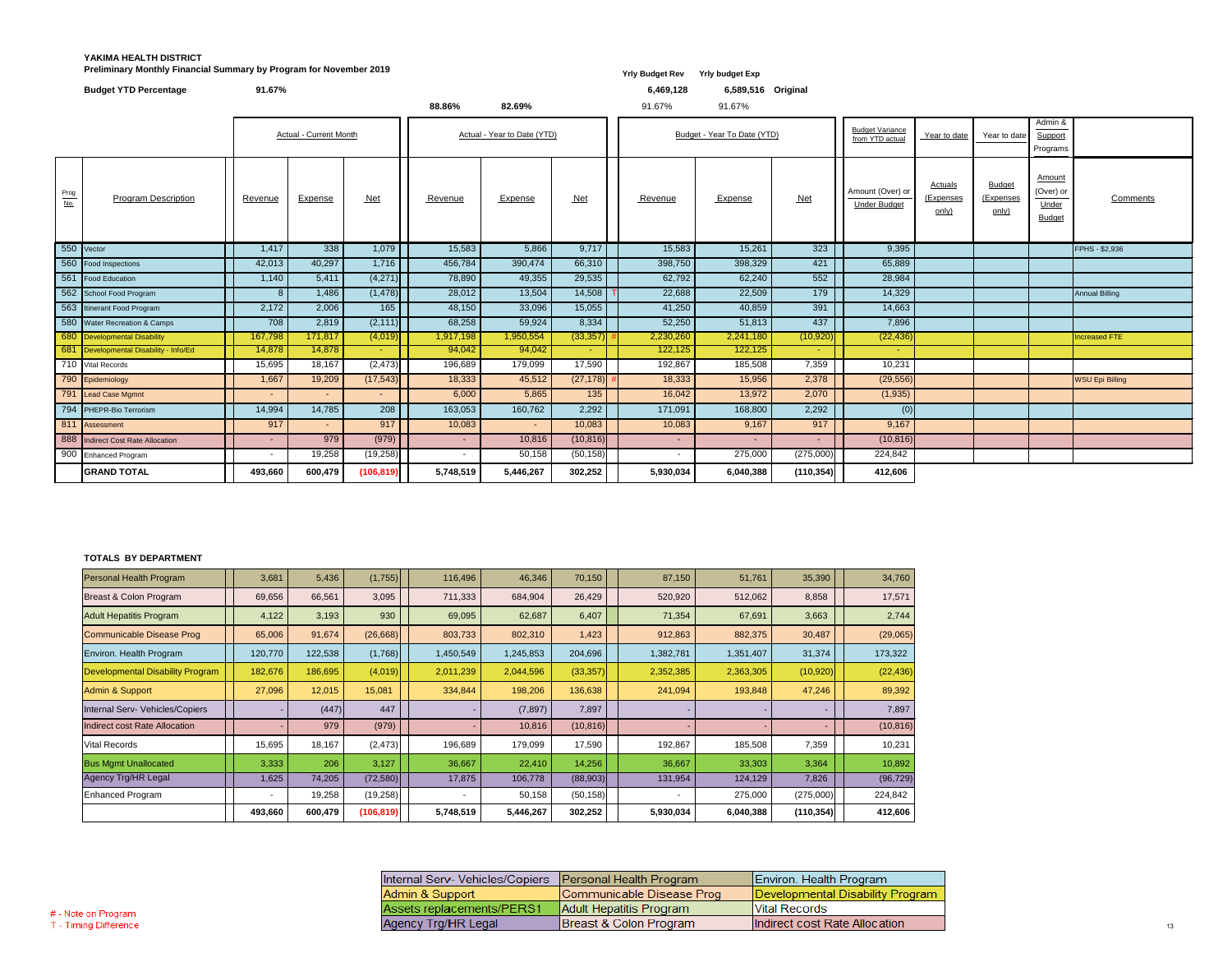

Yakima Health District 1210 Ahtanum Ridge Drive Union Gap, WA 98903 Phone (509) 249-6549 Fax (509) 249-6649

#### **YAKIMA COUNTY HEALTH DISTRICT**

**For the month of December 2019**

### **REVIEW OF PRELIMINARY FINANCIAL STATEMENTS**

#### **100.00% OF THE BUDGET**

| Year to date: as of November 2019       | Net Income (Loss)        | 302,252                  |  |
|-----------------------------------------|--------------------------|--------------------------|--|
| For the Month of December 2019- ACTUALS | Net Income (Loss)        | 82,157                   |  |
| subtotal                                |                          | 384,409                  |  |
| <b>Prior period adjustment</b>          |                          | $\overline{\phantom{a}}$ |  |
|                                         |                          |                          |  |
| December 2019                           | <b>Net Income (Loss)</b> | 384,409                  |  |

#### **Budget to Actual comparison- Year to date as of 12/31/2019**

|                                               | <b>Revenue</b>      |        | <b>Expenditures</b>   |        |
|-----------------------------------------------|---------------------|--------|-----------------------|--------|
| Fiscal Year 2019 Total Adopted Budget         | 6,469,128           |        | 6,589,516             |        |
| Budget % to total adopted budget              | 100.00%             |        | 100.00%               |        |
|                                               |                     |        |                       |        |
| Subtotals Actuals                             | 6,336,357           | 97.95% | 5,945,895             | 90.23% |
| Actuals - Pass Thru Programs (Indirect Costs) |                     |        | 6,053                 | 0.09%  |
| <b>Total Actuals</b>                          | 6,336,357           |        | 5,951,948             |        |
| Total actuals % to total adopted budget       | 97.95%              |        | 90.32%                |        |
| Actual compared to total adopted budget       | (132, 771)          |        | (637, 568)            |        |
|                                               | Actual Revenue is   |        | Actual Expenditure is |        |
| As of December 31, 2019                       | less than budget by |        | less than budget by   |        |
|                                               | this amount         |        | this amount           |        |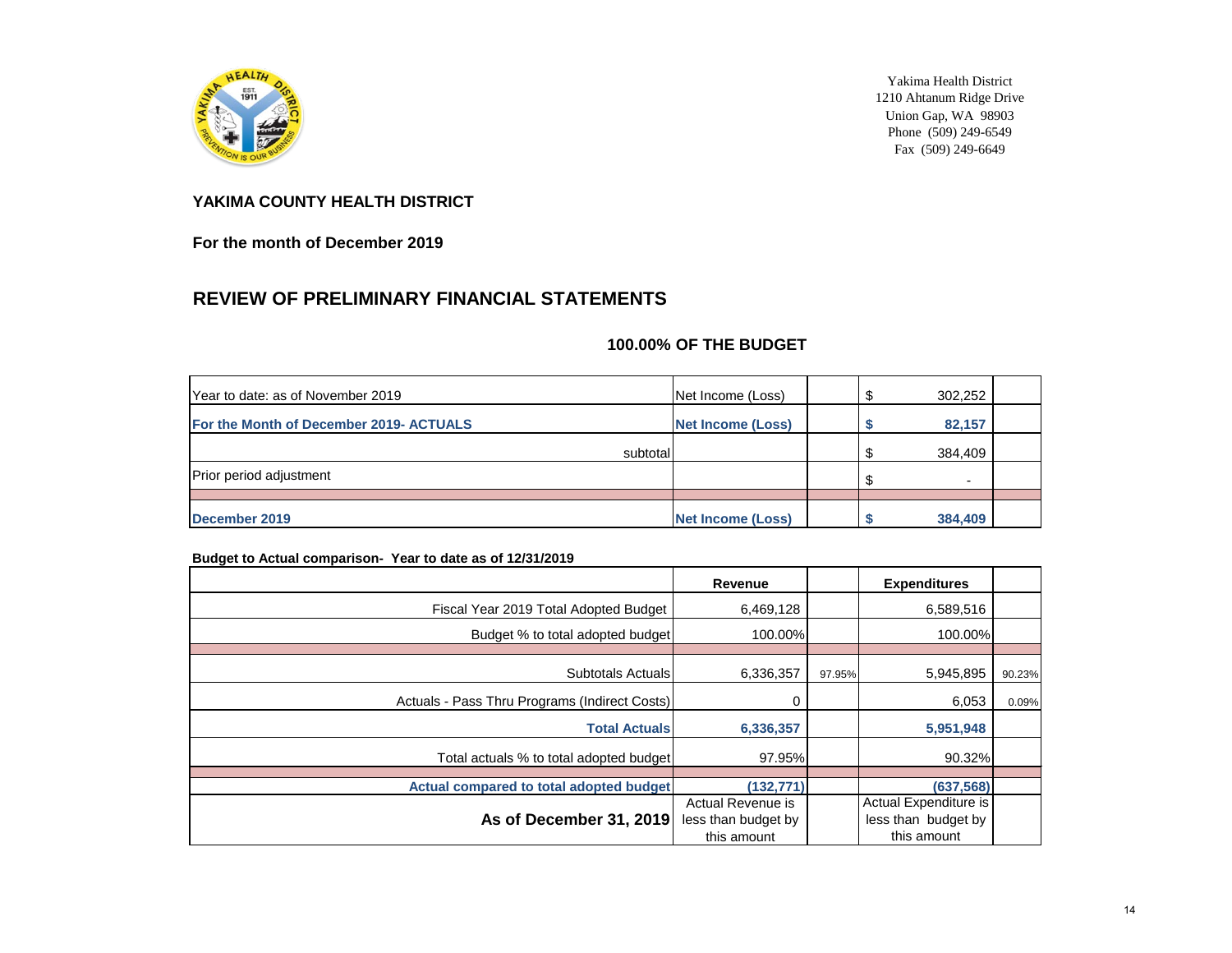

## **Yakima Health District**

**Income Statement December 2019**

|                                         | <b>Actual</b> | <b>Budget</b> | <b>Difference</b>        | <b>Actual</b> | <b>Budget</b> | <b>Difference</b> |
|-----------------------------------------|---------------|---------------|--------------------------|---------------|---------------|-------------------|
| Revenue                                 |               |               |                          |               |               |                   |
| <b>Public Health Funding</b>            | 87,707        | 87,707        | $\mathbf 0$              | 1,052,482     | 1,052,482     |                   |
| <b>Foundational Public Health</b>       | 69,462        | 11,577        | 57,885                   | 69,462        | 138,923       | (69, 462)         |
| Federal                                 | 137,307       | 69,529        | 67,778                   | 985,282       | 834,350       | 150,932           |
| <b>State</b>                            | 16,909        | 24,586        | (7,678)                  | 366,248       | 295,034       | 71,214            |
| <b>Yakima County</b>                    | 12,500        | 12,500        |                          | 150,000       | 150,000       |                   |
| Fees, Permits Licensing                 | 82,778        | 105,221       | (22, 443)                | 1,330,459     | 1,262,651     | 67,808            |
| <b>Developmental Disabilities</b>       | 168,954       | 213,853       | (44, 899)                | 2,180,194     | 2,566,238     | (386, 044)        |
| Nongovernmental Contributions           |               | 10,371        | (10, 371)                | 7,050         | 124,450       | (117, 400)        |
| Investment Income                       | 12,222        | 3,750         | 8,472                    | 191,853       | 45,000        | 146,853           |
| Other                                   |               |               | $\overline{\phantom{a}}$ | 3,328         |               | 3,328             |
| <b>Total Revenue</b>                    | 587,838       | 539,094       | 48,744                   | 6,336,357     | 6,469,128     | (132, 771)        |
| <b>Expenses</b>                         |               |               |                          |               |               |                   |
| Salaries & Wages                        | 154,222       | 163,162       | (8,940)                  | 1,894,666     | 1,957,948     | (63, 282)         |
| <b>Benefits-Direct</b>                  | 54,067        | 67,106        | (13,038)                 | 706,217       | 805,266       | (99, 049)         |
| Payroll Expense                         | 208,290       | 230,268       | (21, 978)                | 2,600,883     | 2,763,214     | (162, 331)        |
| <b>Enhanced Program</b>                 | 5,742         | 25,000        | (19, 258)                | 55,900        | 300,000       | (244, 100)        |
| Advertising/Promotional                 | 733           | 1,292         | (559)                    | 10,447        | 15,500        | (5,053)           |
| <b>BOH Meeting Supplies</b>             | 48            | 83            | (35)                     | 273           | 1,000         | (727)             |
| <b>Computer Expense</b>                 |               | 763           | (763)                    | 11,378        | 9,158         | 2,220             |
| Copies & Printing                       | 623           | 1,625         | (1,002)                  | 28,445        | 19,500        | 8,945             |
| <b>Employee Recognition</b>             | 486           | 53            | 434                      | 1,242         | 630           | 612               |
| <b>Janitorial Services</b>              | 1,786         | 2,583         | (797)                    | 25,128        | 31,000        | (5,872)           |
| <b>Janitorial Supplies</b>              | 168           | 267           | (99)                     | 2,282         | 3,200         | (918)             |
| <b>Membership Dues</b>                  | 312           | 1,282         | (970)                    | 16,217        | 15,385        | 832               |
| <b>Office Supplies</b>                  | 598           | 1,150         | (552)                    | 4,714         | 13,800        | (9,086)           |
| <b>Operating Supplies</b>               | 130           | 1,564         | (1,434)                  | 12,758        | 18,769        | (6,011)           |
| Postage                                 | 661           | 958           | (297)                    | 7,843         | 11,500        | (3,657)           |
| Telephone                               | 3,987         | 2,356         | 1,630                    | 31,800        | 28,275        | 3,525             |
| Professional Services - Accounting      |               | 1,667         | (1,667)                  | 18,859        | 20,000        | (1, 141)          |
| Professional Services - County Indirect | 2,143         | 1,276         | 866                      | 25,712        | 15,315        | 10,397            |
| Professional Services - Health Officer  | 4,468         | 6,667         | (2, 199)                 | 41,072        | 80,000        | (38, 928)         |
| Professional Services - Legal           | 1,660         | 1,308         | 352                      | 15,489        | 15,700        | (211)             |
| Professional Services - Technology      | 13,011        | 13,118        | (107)                    | 157,024       | 157,412       | (388)             |
| Professional Services - Other           | 9,139         | 8,047         | 1,093                    | 111,920       | 96,558        | 15,362            |
| Provider Serv-Medical (Fed)             | 84,314        | 16,663        | 67,650                   | 397,043       | 199,960       | 197,083           |
| Provider Serv-Medical (State)           |               | 8,837         | (8,837)                  | 111,787       | 106,040       | 5,747             |
| Provider Services - DD                  | 154,513       | 188,730       | (34, 217)                | 1,953,295     | 2,264,761     | (311, 466)        |

**Monthly Monthly** *Monthly Monthly Monthly Mear-to-Date**A*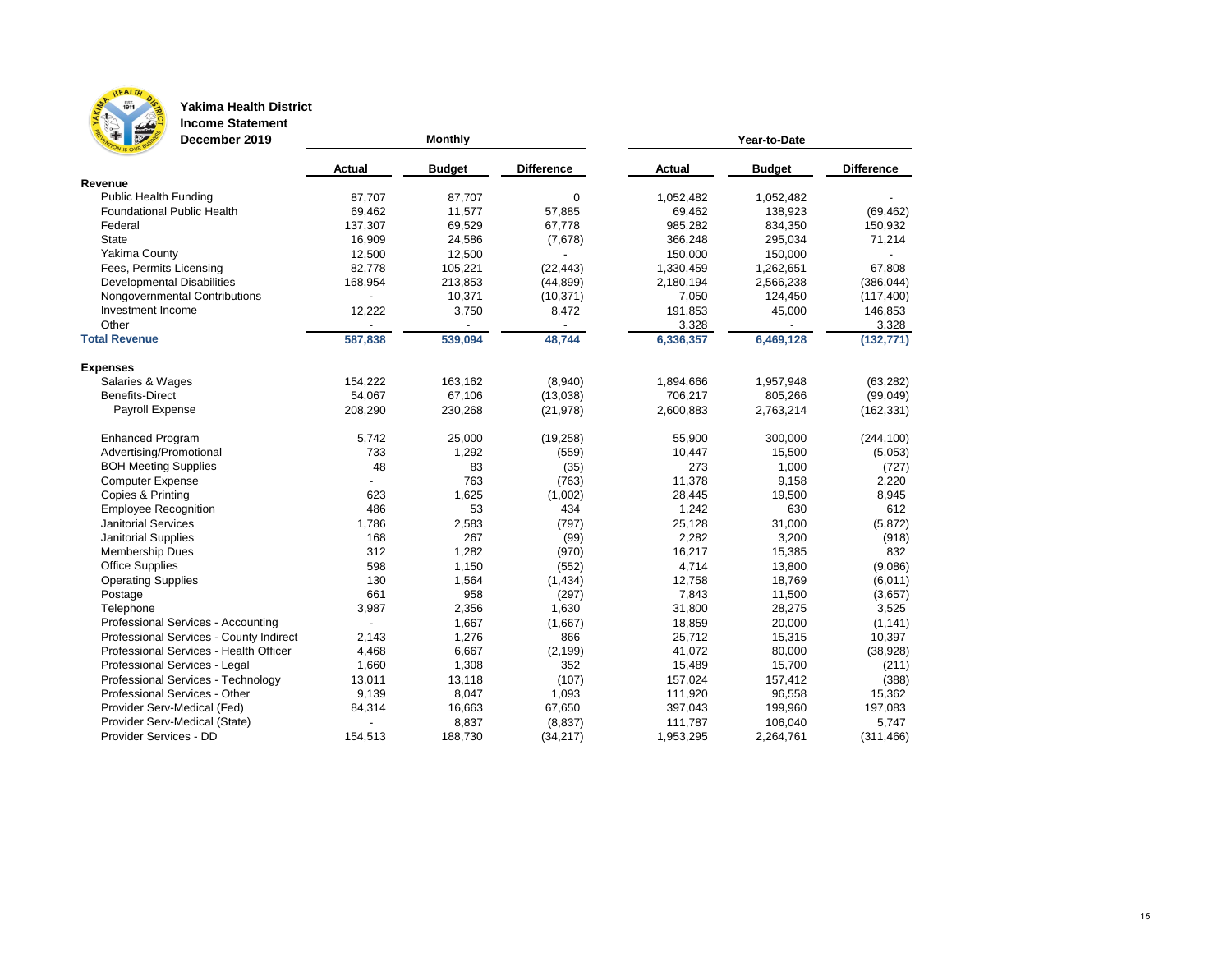

### **Yakima Health District**

**Income Statement**

| Ŧ<br><b>PO</b><br>December 2019      |               | <b>Monthly</b> |                   | Year-to-Date  |               |                   |  |  |  |  |
|--------------------------------------|---------------|----------------|-------------------|---------------|---------------|-------------------|--|--|--|--|
|                                      | <b>Actual</b> | <b>Budget</b>  | <b>Difference</b> | <b>Actual</b> | <b>Budget</b> | <b>Difference</b> |  |  |  |  |
| <b>Expenses (Cont.)</b>              |               |                |                   |               |               |                   |  |  |  |  |
| <b>Contracted Services</b>           | 555           | 4,117          | (3, 562)          | 86,637        | 49,400        | 37,237            |  |  |  |  |
| <b>Temp Worker</b>                   |               | 208            | (208)             |               | 2,500         | (2,500)           |  |  |  |  |
| <b>Client's Related Expenses</b>     |               | 42             | (42)              | 2,239         | 500           | 1,739             |  |  |  |  |
| <b>Interpreting Services</b>         |               | 38             | (38)              |               | 450           | (450)             |  |  |  |  |
| Laboratory & Pharmacy Supplies       | 120           | 496            | (376)             | 6,098         | 5,950         | 148               |  |  |  |  |
| <b>Bank Fees</b>                     |               | 92             | (92)              | 410           | 1,100         | (690)             |  |  |  |  |
| Fuel                                 | 1,346         | 1,517          | (170)             | 19,443        | 18,201        | 1,242             |  |  |  |  |
| Insurance                            | 3,779         | 3,378          | 401               | 42,143        | 40,538        | 1,605             |  |  |  |  |
| Miscellaneous                        | 177           | 333            | (156)             | 3,645         | 4,000         | (355)             |  |  |  |  |
| <b>Operating Rental &amp; Leases</b> | 9,324         | 6,765          | 2,559             | 79,541        | 81,177        | (1,636)           |  |  |  |  |
| <b>Rent Storage</b>                  | 219           | 209            | 10                | 2,628         | 2,509         | 119               |  |  |  |  |
| Repair & Maintenance (Car/Bldg.)     | 3,360         | 1,498          | 1,862             | 30,114        | 17,975        | 12,139            |  |  |  |  |
| Small Tools & Equip/Asset Repl.      |               | 535            | (535)             | 8,522         | 6,425         | 2,097             |  |  |  |  |
| Training                             | 167           | 4,751          | (4, 583)          | 14,136        | 57,010        | (42, 874)         |  |  |  |  |
| Travel                               | 1,125         | 14,268         | (13, 142)         | 85,105        | 171,210       | (86, 105)         |  |  |  |  |
| <b>Utilities</b>                     | 3,049         | 2,089          | 960               | 24,461        | 25,070        | (609)             |  |  |  |  |
| Close Out Indirect Program           | (9, 324)      | (5,968)        | (3,356)           | (79, 541)     | (71, 616)     | (7, 925)          |  |  |  |  |
| Less Pass-Through Expenses           | (1,028)       | (797)          | (232)             | (15, 148)     | (9, 560)      | (5, 588)          |  |  |  |  |
| <b>Total Expenses</b>                | 505,681       | 549,126        | (43, 445)         | 5,951,948     | 6,589,516     | (637, 568)        |  |  |  |  |
| <b>Excess/(Loss on) Revenue</b>      | 82,157        | (10, 032)      | 92,189            | 384,409       | (120, 388)    | 504,797           |  |  |  |  |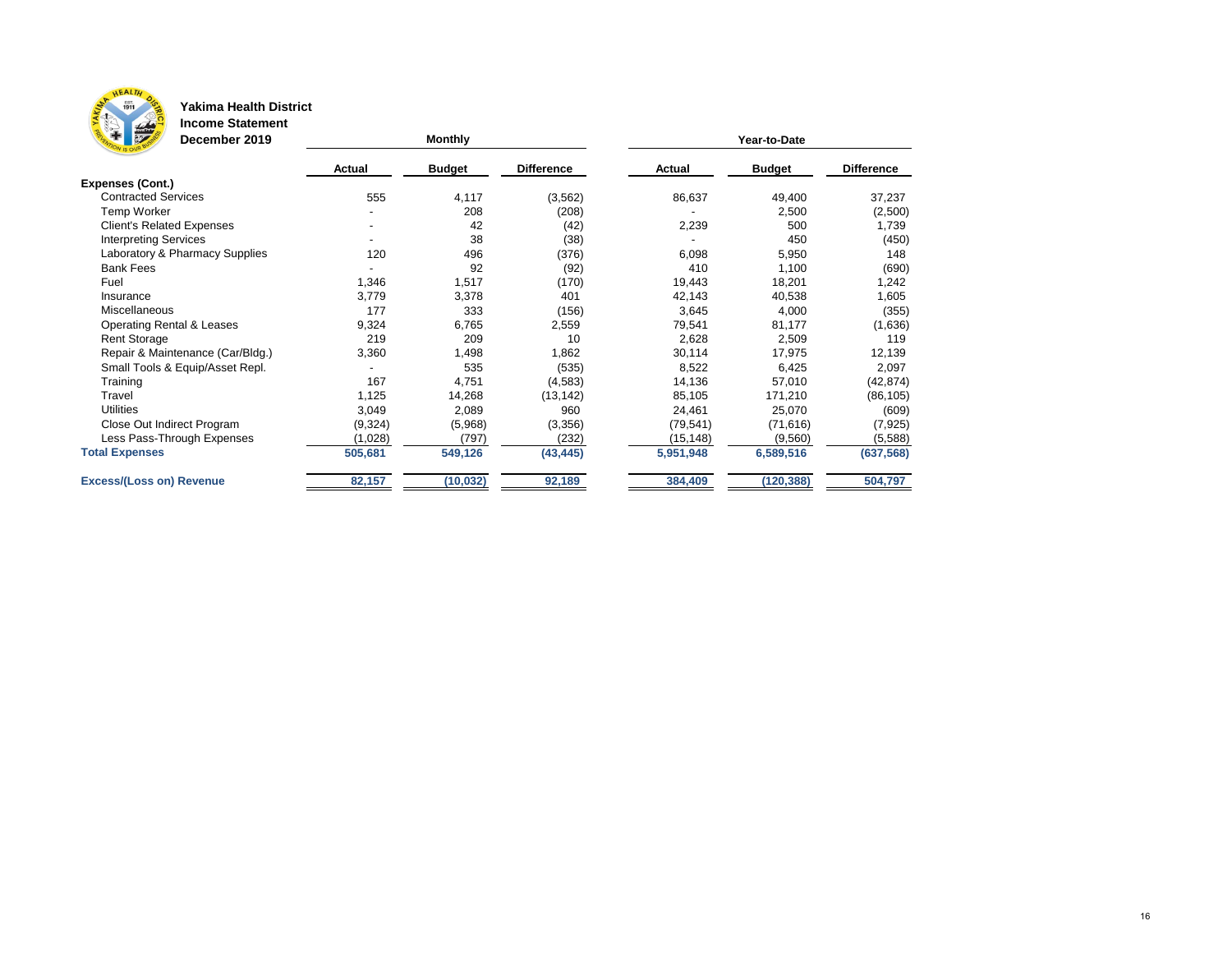### **YAKIMA HEALTH DISTRICT Preliminary Monthly Financial Summary by Program for December 2019** *Yrly Budget Rev**Yrly Budget Rev**Yrly budget Exp*

|                               | <b>Budget YTD Percentage</b>                          | 100.00%           |                               |                  |                  |                             |                  | 6,469,128         | 6,589,516 Original          |                 |                                    |                                    |                     |               |                              |
|-------------------------------|-------------------------------------------------------|-------------------|-------------------------------|------------------|------------------|-----------------------------|------------------|-------------------|-----------------------------|-----------------|------------------------------------|------------------------------------|---------------------|---------------|------------------------------|
|                               |                                                       |                   |                               |                  | 97.95%           | 90.42%                      |                  | 100.00%           | 100.00%                     |                 |                                    |                                    |                     |               |                              |
|                               |                                                       |                   |                               |                  |                  |                             |                  |                   |                             |                 | <b>Budget Variance</b>             |                                    |                     | Admin &       |                              |
|                               |                                                       |                   | <b>Actual - Current Month</b> |                  |                  | Actual - Year to Date (YTD) |                  |                   | Budget - Year To Date (YTD) |                 | from YTD actual                    | Year to date                       | Year to date        | Support       |                              |
|                               |                                                       |                   |                               |                  |                  |                             |                  |                   |                             |                 |                                    |                                    |                     | Programs      |                              |
|                               |                                                       |                   |                               |                  |                  |                             |                  |                   |                             |                 |                                    |                                    |                     | <b>Amount</b> |                              |
| $rac{\text{Prog}}{\text{No}}$ | <b>Program Description</b>                            | Revenue           | <b>Expense</b>                | $Net$            | Revenue          | <b>Expense</b>              | $Net$            | Revenue           | <b>Expense</b>              | $Net$           | Amount (Over) or                   | <b>Actuals</b><br><u>(Expenses</u> | Budget<br>(Expenses | (Over) or     | <b>Comments</b>              |
|                               |                                                       |                   |                               |                  |                  |                             |                  |                   |                             |                 | <b>Under Budget</b>                | only)                              | only)               | Under         |                              |
|                               |                                                       |                   |                               |                  |                  |                             |                  |                   |                             |                 |                                    |                                    |                     | <b>Budget</b> |                              |
|                               |                                                       |                   |                               |                  |                  |                             |                  |                   |                             |                 |                                    |                                    |                     |               |                              |
|                               | 111 YHD Vehicles                                      | $\sim$            | (598)                         | 598              | $\sim$           | (8, 496)                    | 8,496            | $\sim$            | $\sim$                      | $\sim$          | 8,496                              |                                    |                     |               |                              |
|                               | 100 Administrator & Health Officer                    | 12,222            | $\sim$ 10 $\pm$               | 12,222           | 191,853          | $\overline{0}$              | 191,853          | 45,000            | and the                     | 45,000          | 146,853                            | 350,460                            | 384,195             |               | 33,735 Gain on Inv. Interest |
|                               | 110 Information Systems                               | 28,679            | $\overline{0}$                | 28,679           | 28,679           | 28,679                      | $\sim$           | <b>Contract</b>   | <b>Section</b>              | $\sim$          | $\sim$                             | 46,342                             | 74,504              |               | 28,162 FPHS Funds - \$28,679 |
|                               | 113 Strategic Planning and Partnership                | 39,213            | 17,587                        | 21,626           | 193,502          | 186,220                     | 7,282            | 218,012           | 211,473                     | 6,539           | 743                                |                                    |                     |               | FPHS Funds - \$25,316        |
|                               | 120 Community Health Administration                   | $\sim$ .          |                               | ٠                |                  | $\overline{0}$              | (0)              |                   | $\sim$                      | $\sim$          | (0)                                | 26,447                             | 19,453              | (6,994)       |                              |
|                               | 130 Building, Fixtures                                | $\sim$ .          |                               | ٠                |                  |                             |                  |                   | <b>Section</b>              | $\sim$          |                                    | 79,541                             | 81,176              | 1,635         |                              |
|                               | 150 EH Administration                                 | $\sim$            | (0)                           | $\overline{0}$   | ۰.               |                             | $\sim$           |                   | $\sim$                      | ж.              | $\sim$                             | 113,902                            | 118,672             | 4,770         |                              |
|                               | 160 Business Management                               | $\sim$            | $\sim$                        | $\sim$           | 924              | 894                         | 30 <sup>°</sup>  | $\sim$            | <b>Contract</b>             |                 | 30                                 | 280,201                            | 320,019             | 39,818        |                              |
|                               | 161 Bus Mgmt Unallocated                              | 3,333             | (28)                          | 3,361            | 40,000           | 22,382                      | 17,618           | 40,000            | 36,330                      | 3,670           | 13,948                             |                                    |                     |               |                              |
|                               | 170 Personnel                                         | $\sim$            |                               |                  |                  |                             |                  |                   |                             |                 |                                    | 40,215                             | 24,644              | (15, 571)     |                              |
|                               | 171 Agency Training                                   | 917               | 25                            | 892              | 11,000           | 16,604                      | $(5,604)$ #      | 11,000            | 6,763                       | 4,237           | (9,841)                            |                                    |                     |               | Staff training               |
|                               | 172 HR Legal/Sound Employment                         | 708               | 1,800                         | (1,092)          | 8,500            | 1,800                       | 6,700            | 8,500             | 4,200                       | 4,300           | 2,400                              |                                    |                     |               |                              |
|                               | 173 Kresge Contribution                               |                   | 167                           | (167)            |                  | 90,366                      | $(90,366)$   1   | 124,450           | 124,450                     |                 | (90, 366)                          |                                    |                     |               | Revenue received PY          |
|                               | 221 SNAP ED                                           | 2,368             | 2,118                         | 250              | 24,557           | 21,557                      | 3,000            | 30,573            | 27,573                      | 3,000           | $\overline{0}$                     |                                    |                     |               |                              |
|                               | 223 Tobacco Prevention & Education                    | 643               | 643                           |                  | 15,648           | 15,648                      | $\sim$           | 8,000             | 8,000                       |                 |                                    |                                    |                     |               |                              |
|                               | 225 Child Death Review                                | 542               | 131                           | 411              | 6,500            | 758                         | 5,742            | 6,500             | 5,004                       | 1,496           | 4,246                              |                                    |                     |               |                              |
|                               | 290 Medicaid Admin Match-YHD                          | 23,614            | 3,830                         | 19,784           | 96,957           | 15,105                      | 81,852           | 50,000            | 15,889                      | 34,111          | 47,741                             |                                    |                     |               | <b>Qrtrly Billing</b>        |
|                               | 309 Medical Records                                   | 552               | 279                           | 273              | 7,230            | 4,583                       | 2,647            | 6,500             | 3,823                       | 2,677           | (30)                               |                                    |                     |               |                              |
|                               | 320 DOHCC - Immunizations<br>321 DOHCC-Prenatal Hep B | $\sim$<br>292     | 2 <sup>2</sup>                | (2)<br>292       | ۰.<br>3,500      | 10 <sup>°</sup>             | (10)<br>3,500    | $\sim$<br>4,500   | $\sim$<br>1,434             | 3,066           | (10)<br>434                        |                                    |                     |               |                              |
|                               | 322 Immunization Promotion                            | 1,276             | ۰.<br>729                     | 548              | 18,638           | 15,511                      | 3,128            | 21,862            | 18,247                      | 3,615           | (487)                              |                                    |                     |               |                              |
|                               | 325 State Vaccine Monitoring                          | $\sim$ .          | 89                            | (89)             | 800              | 871                         | (71)             | $\sim$            | $\sim$                      | $\sim$          | (71)                               |                                    |                     |               |                              |
|                               | 331 STD - DOH staff                                   | 542               | 1,400                         | (859)            | 17,472           | 14,965                      | 2,507            | 17,472            | 15,049                      | 2,423           | 84                                 |                                    |                     |               |                              |
|                               | 332 STD-Yakima                                        | 11,708            | 7,151                         | 4,557            | 129,620          | 116,335                     | 13,285           | 152,500           | 147,859                     | 4,641           | 8,644                              |                                    |                     |               |                              |
|                               | 349 Tuberculosis Program                              | 27,113            | 16,817                        | 10,296           | 241,710          | 236,542                     | 5,167            | 203,549           | 198,819                     | 4,730           | 437                                |                                    |                     |               | FPHS - \$12,530              |
|                               | 350 HIV Testing                                       | 1,529             | 1,529                         |                  | 73,409           | 73,409                      | $\sim$           | 99,035            | 99,035                      | $\sim$          |                                    |                                    |                     |               |                              |
|                               | 351 HIV PrEP                                          | 363               | 363                           | $\sim$           | 9,078            | 9,078                       | $\sim$           | 9,009             | 9,009                       | $\sim$          | $\blacksquare$                     |                                    |                     |               |                              |
|                               | 352 Adult Viral Hepatitis                             | 3,192             | 1,923                         | 1,268            | 72,286           | 64,611                      | 7,676            | 77,841            | 73,845                      | 3,996           | 3,680                              |                                    |                     |               |                              |
|                               | 390 Other Comm Diseases                               | 38,767            | 43,425                        | (4,658)          | 350,000          | 351,413                     | (1, 413)         | 432,923           | 426,668                     | 6,255           | (7,668)                            |                                    |                     |               |                              |
|                               | 430 Colon Screening                                   | 6,608             | 6,209                         | 399              | 57,689           | 54,342                      | 3,348            | 44,170            | 41,406                      | 2,764           | 584                                |                                    |                     |               |                              |
|                               | <b>Breast/Cervical Cancer-Direct</b>                  |                   |                               |                  |                  |                             |                  |                   |                             |                 |                                    |                                    |                     |               |                              |
|                               | 431 Services/Operation<br>432 Komen Funding           | 102,134<br>$\sim$ | 98,892<br>4,306               | 3,242<br>(4,306) | 738,688<br>7,000 | 711,752<br>7,000            | 26,936<br>$\sim$ | 524,106<br>$\sim$ | 517,207<br>$\sim$           | 6,899<br>$\sim$ | 20,037<br>$\overline{\phantom{a}}$ |                                    |                     |               |                              |
|                               | 450 Wisewoman                                         | 341               | 454                           | (114)            | 17,038           | 21,672                      | (4,634)          | $\sim$ $-$        | $\sim$                      |                 | (4,634)                            |                                    |                     |               | <b>New Porgram</b>           |
|                               | 520 Drinking Water                                    | 4,597             | 6,875                         | (2,279)          | 70,450           | 75,627                      | (5, 177)         | 70,000            | 68,400                      | 1,600           | (6,777)                            |                                    |                     |               |                              |
|                               | 522 Water Quality- Sanitary Survey                    | 3,133             | 129                           | 3,004            | 16,359           | 11,704                      | 4,655            | 12,000            | 9,079                       | 2,921           | 1,734                              |                                    |                     |               |                              |
|                               | 523 DOE Well Drilling Inspections                     | 1,667             | 1,836                         | (169)            | 39,400           | 24,687                      | 14,713           | 30,000            | 25,948                      | 4,052           | 10,661                             |                                    |                     |               |                              |
|                               | 530 Solid Waste Permits/Tonnage                       | 4,111             | 4,063                         | 48               | 48,296           | 43,789                      | 4,507            | 45,131            | 44,386                      | 745             | 3,762                              |                                    |                     |               |                              |
|                               | 531 Solid Waste Nuisances                             | 3,328             | 1,843                         | 1,485            | 49,561           | 41,965                      | 7,596            | 57,035            | 53,186                      | 3,849           | 3,747                              |                                    |                     |               |                              |
|                               | 532 Solid Waste Facilities                            | 2,295             | 177                           | 2,118            | 29,703           | 7,670                       | 22,033           | 43,137            | 28,340                      | 14,797          | 7,236                              |                                    |                     |               |                              |
|                               | 533 Bio-Solids                                        | $\sim$            | 108                           | (108)            | 2,970            | 1,985                       | 984              | 4,043             | 3,446                       | 597             | 387                                |                                    |                     |               |                              |
|                               | 534 Proper Syringes Program Outreach                  | 479               | 373                           | 105              | 6,540            | 7,136                       | (596)            | 6,646             | 6,098                       | 548             | (1, 144)                           |                                    |                     |               |                              |
|                               | 540 OSS & Land Develop                                | 21,183            | 27,388                        | (6,205)          | 369,332          | 361,103                     | 8,229            | 406,601           | 406,496                     | 105             | 8,124                              |                                    |                     |               |                              |

| Internal Serv- Vehicles/Copiers   Personal Health Program |                           | Environ. Health Program          |
|-----------------------------------------------------------|---------------------------|----------------------------------|
| Admin & Support                                           | Communicable Disease Prog | Developmental Disability Program |
| Assets replacements/PERS1                                 | Adult Hepatitis Program   | <b>Vital Records</b>             |
| Agency Trg/HR Legal                                       | Breast & Colon Program    | Indirect cost Rate Allocation    |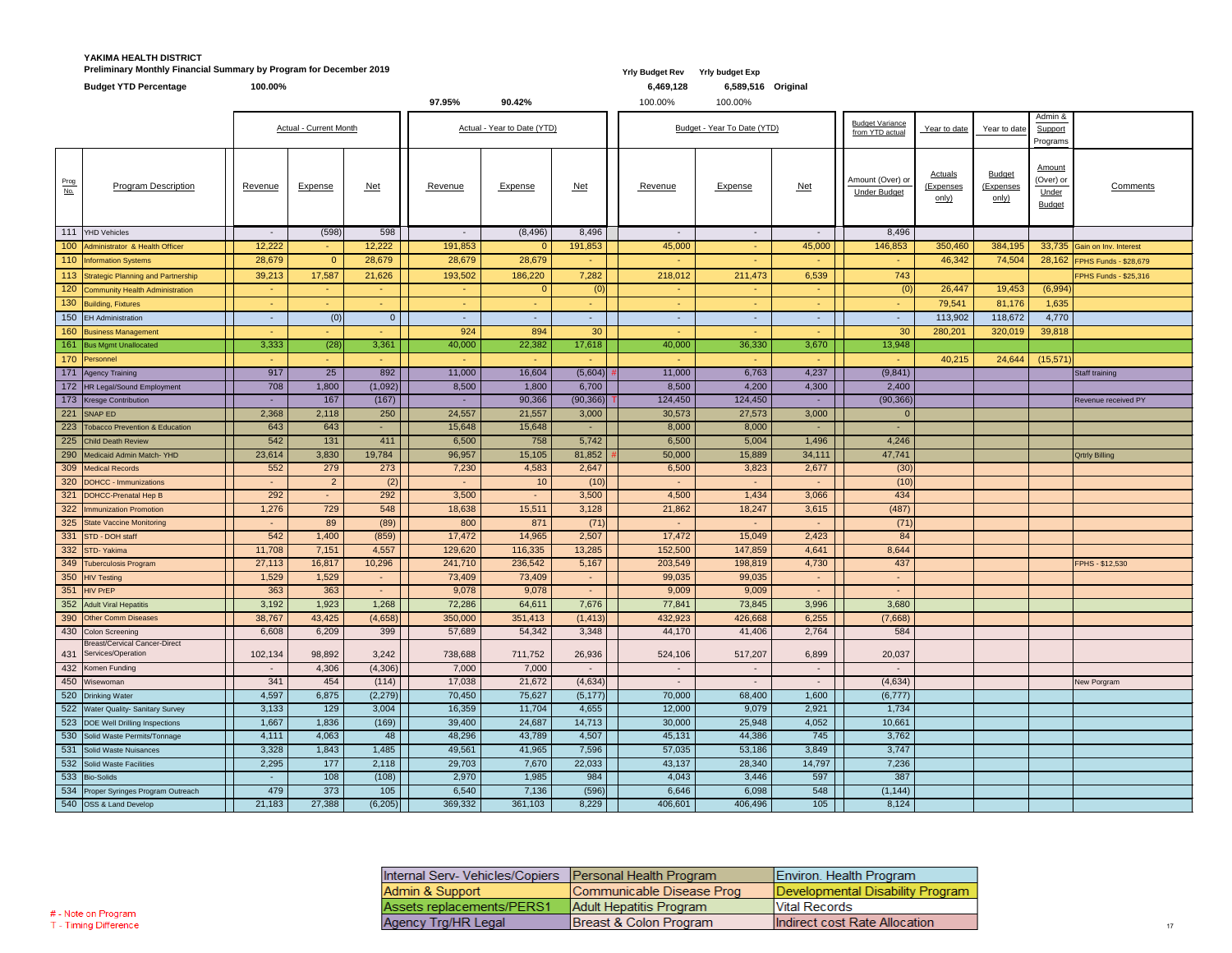### **YAKIMA HEALTH DISTRICT Preliminary Monthly Financial Summary by Program for December 2019** *Preliminary Monthly Financial Summary by Program for December 2019* **<b>***Program COVID 100944 <b>Program <i>Yrly Budget Rev Yrly budget Exp*

|             | <b>Budget YTD Percentage</b>       | 100.00% |                               |            |           |                             |           | 6,469,128 | 6,589,516 Original          |                |                                           |                                      |                                     |                                                      |                        |
|-------------|------------------------------------|---------|-------------------------------|------------|-----------|-----------------------------|-----------|-----------|-----------------------------|----------------|-------------------------------------------|--------------------------------------|-------------------------------------|------------------------------------------------------|------------------------|
|             |                                    |         |                               |            | 97.95%    | 90.42%                      |           | 100.00%   | 100.00%                     |                |                                           |                                      |                                     |                                                      |                        |
|             |                                    |         | <b>Actual - Current Month</b> |            |           | Actual - Year to Date (YTD) |           |           | Budget - Year To Date (YTD) |                | <b>Budget Variance</b><br>from YTD actual | Year to date                         | Year to date                        | Admin &<br>Support<br>Programs                       |                        |
| Prog<br>No. | <b>Program Description</b>         | Revenue | <b>Expense</b>                | $Net$      | Revenue   | <b>Expense</b>              | $Net$     | Revenue   | Expense                     | <u>Net</u>     | Amount (Over) or<br><b>Under Budget</b>   | <b>Actuals</b><br>(Expenses<br>only) | <b>Budget</b><br>(Expenses<br>only) | <b>Amount</b><br>(Over) or<br>Under<br><b>Budget</b> | Comments               |
|             | 550 Vector                         | 4,353   | 543                           | 3,810      | 19,936    | 6,409                       | 13,527    | 17,000    | 16,648                      | 352            | 13,175                                    |                                      |                                     |                                                      | FPHS - \$2,936         |
|             | 560 Food Inspections               | 40,226  | 34,429                        | 5,797      | 497,010   | 424,903                     | 72,107    | 435,000   | 434,541                     | 459            | 71,648                                    |                                      |                                     |                                                      |                        |
| 561         | Food Education                     | 1,964   | 5,222                         | (3,258)    | 80,854    | 54,577                      | 26,277    | 68,500    | 67,898                      | 602            | 25,675                                    |                                      |                                     |                                                      |                        |
|             | 562 School Food Program            | (5,892) | 737                           | (6,629)    | 22,120    | 14,241                      | 7,879     | 24,750    | 24,555                      | 195            | 7,684                                     |                                      |                                     |                                                      | Annual Billing         |
|             | 563 Itinerant Food Program         | 1,917   | 969                           | 948        | 50,067    | 34,065                      | 16,002    | 45,000    | 44,573                      | 427            | 15,575                                    |                                      |                                     |                                                      |                        |
|             | 580 Water Recreation & Camps       | 708     | 3,930                         | (3,222)    | 68,966    | 63,854                      | 5,112     | 57,000    | 56,523                      | 477            | 4,635                                     |                                      |                                     |                                                      |                        |
|             | 680 Developmental Disability       | 161,132 | 162,234                       | (1, 102)   | 2,078,330 | 2,112,789                   | (34, 459) | 2,433,011 | 2,444,924                   | (11, 913)      | (22, 546)                                 |                                      |                                     |                                                      | <b>Increased FTE</b>   |
| 681         | Developmental Disability - Info/Ed | 7,822   | 7,822                         | $\sim$ $-$ | 101,864   | 101,864                     | cent.     | 133,227   | 133,227                     | <b>Section</b> | $\sim$                                    |                                      |                                     |                                                      |                        |
|             | 710 Vital Records                  | 14,153  | 17,059                        | (2,907)    | 210,842   | 196,158                     | 14,683    | 210,400   | 202,372                     | 8,028          | 6,655                                     |                                      |                                     |                                                      |                        |
|             | 790 Epidemiology                   | 1,667   | 6                             | 1,661      | 20,000    | 45,518                      | (25,518)  | 20,000    | 17,406                      | 2,594          | (28, 112)                                 |                                      |                                     |                                                      | <b>WSU Epi Billing</b> |
|             | 791 Lead Case Mgmnt                | $\sim$  |                               | $\sim$     | 6,000     | 5,865                       | 135       | 17,500    | 15,242                      | 2,258          | (2, 123)                                  |                                      |                                     |                                                      |                        |
|             | 794 PHEPR-Bio Terrorism            | 11,426  | 11,217                        | 208        | 174,479   | 171,979                     | 2,500     | 186,645   | 184,145                     | 2,500          | (0)                                       |                                      |                                     |                                                      |                        |
|             | 811 Assessment                     | 917     |                               | 917        | 11,000    | $\sim$                      | 11,000    | 11,000    | 10,000                      | 1,000          | 10,000                                    |                                      |                                     |                                                      |                        |
| 888         | Indirect Cost Rate Allocation      | $\sim$  | 3,733                         | (3,733)    |           | 14,549                      | (14, 549) |           |                             | $\sim$         | (14, 549)                                 |                                      |                                     |                                                      |                        |
|             | 900 Enhanced Program               | $\sim$  | 5,742                         | (5,742)    |           | 55,900                      | (55,900)  |           | 300,000                     | (300,000)      | 244,100                                   |                                      |                                     |                                                      |                        |
|             | <b>GRAND TOTAL</b>                 | 587,838 | 505,681                       | 82,157     | 6,336,357 | 5,951,948                   | 384,409   | 6,469,128 | 6,589,516                   | (120, 388)     | 504,797                                   |                                      |                                     |                                                      |                        |

#### **TOTALS BY DEPARTMENT**

| <b>Personal Health Program</b>          | 27,166  | 6,721   | 20,445   | 143,662                  | 53,068    | 90,595    | 95,073    | 56,466    | 38,607     | 51,988    |
|-----------------------------------------|---------|---------|----------|--------------------------|-----------|-----------|-----------|-----------|------------|-----------|
| Breast & Colon Program                  | 109,083 | 109,862 | (779)    | 820,415                  | 794,765   | 25,650    | 568,276   | 558,613   | 9,663      | 15,987    |
| <b>Adult Hepatitis Program</b>          | 3,192   | 1,923   | 1,268    | 72,286                   | 64,611    | 7,676     | 77,841    | 73,845    | 3,996      | 3,680     |
| Communicable Disease Prog               | 84,724  | 71,790  | 12,935   | 888,458                  | 874,100   | 14,357    | 995,850   | 962,591   | 33,259     | (18,902)  |
| Environ. Health Program                 | 95,493  | 99,841  | (4,348)  | 1,546,042                | 1,345,694 | 200,348   | 1,508,488 | 1,474,262 | 34,226     | 166,122   |
| <b>Developmental Disability Program</b> | 168,954 | 170,056 | (1, 102) | 2,180,194                | 2,214,652 | (34, 459) | 2,566,238 | 2,578,151 | (11, 913)  | (22, 546) |
| <b>Admin &amp; Support</b>              | 80,115  | 17,587  | 62,527   | 414,959                  | 215,793   | 199,165   | 263,012   | 211,473   | 51,539     | 147,626   |
| Internal Serv- Vehicles/Copiers         |         | (598)   | 598      |                          | (8, 496)  | 8,496     |           |           |            | 8,496     |
| <b>Indirect cost Rate Allocation</b>    |         | 3,733   | (3,733)  |                          | 14,549    | (14, 549) |           |           |            | (14, 549) |
| <b>Vital Records</b>                    | 14,153  | 17,059  | (2,907)  | 210,842                  | 196,158   | 14,683    | 210,400   | 202,372   | 8,028      | 6,655     |
| <b>Bus Mgmt Unallocated</b>             | 3,333   | (28)    | 3,361    | 40,000                   | 22,382    | 17,618    | 40,000    | 36,330    | 3,670      | 13,948    |
| Agency Trg/HR Legal                     | 1,625   | 1,992   | (367)    | 19,500                   | 108,771   | (89, 271) | 143,950   | 135,413   | 8,537      | (97, 808) |
| Enhanced Program                        |         | 5,742   | (5,742)  | $\overline{\phantom{a}}$ | 55,900    | (55,900)  |           | 300,000   | (300,000)  | 244,100   |
|                                         | 587,838 | 505,681 | 82,157   | 6,336,357                | 5,951,948 | 384,409   | 6,469,128 | 6,589,516 | (120, 388) | 504,797   |

| Internal Serv- Vehicles/Copiers   Personal Health Program |                           | Environ. Health Program          |
|-----------------------------------------------------------|---------------------------|----------------------------------|
| Admin & Support                                           | Communicable Disease Prog | Developmental Disability Program |
| Assets replacements/PERS1                                 | Adult Hepatitis Program   | <b>Vital Records</b>             |
| Agency Trg/HR Legal                                       | Breast & Colon Program    | Indirect cost Rate Allocation    |